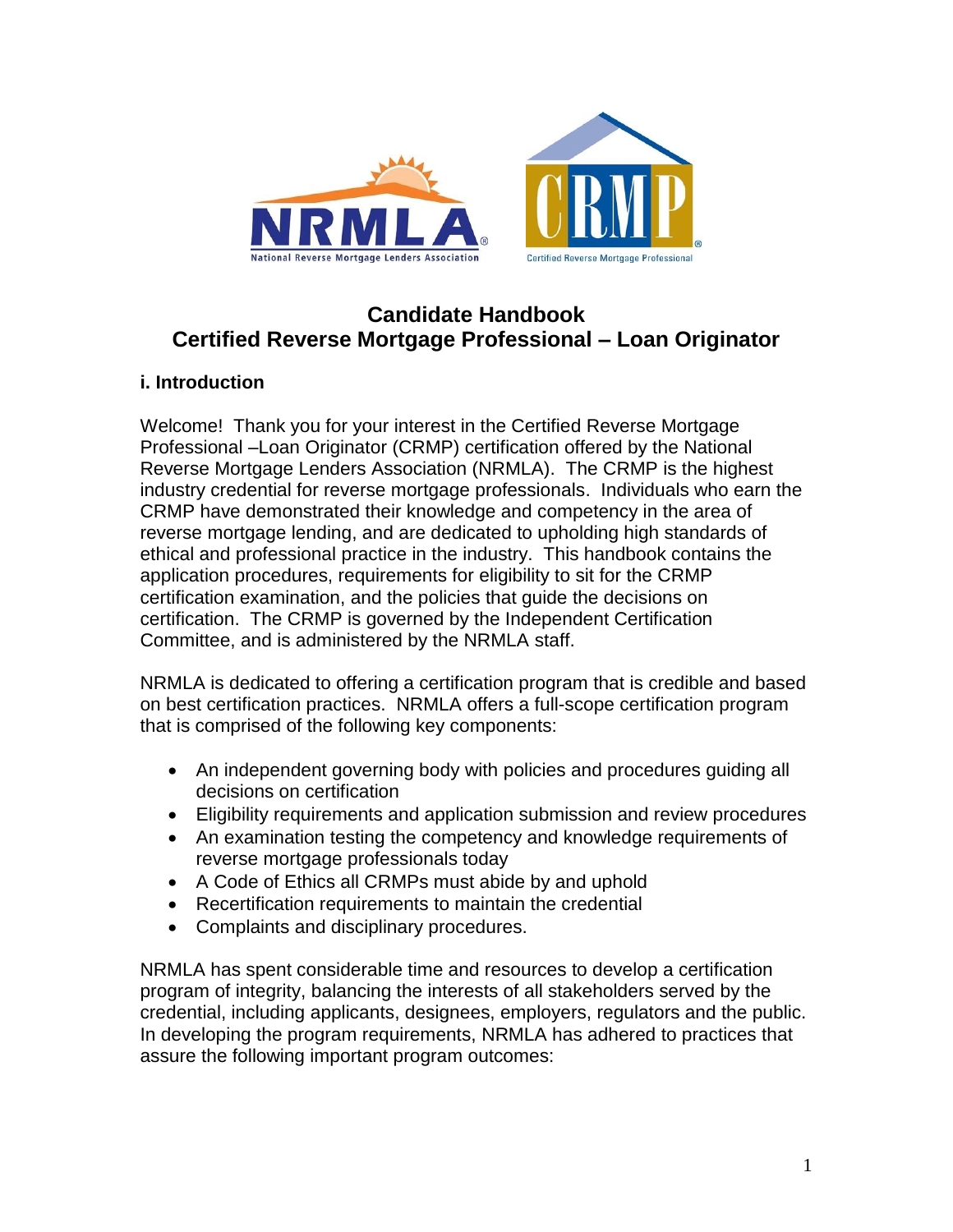- Validity of the certification examination
- Fairness of the procedures associated with granting, maintaining, suspending and removing the certification
- Adequacy of requirements for qualifying to earn the certification
- Adequacy of the requirements for maintaining the certification
- Assurances that the public trust is served through the certification program
- Credibility in the administration and maintenance of the program.

### **ii. Mission Statement**

The mission of the Independent Certification Committee (Certification Committee) is to provide oversight to the development and administration of a credible credential for the Certified Reverse Mortgage Professional (CRMP) and to assure the credential meets high standards of ethical and professional practice for the reverse mortgage lenders industry.

### **iii. Responsibilities of the Independent Certification Committee**

The NRMLA Board of Directors has by resolution granted the Independent Certification Committee the responsibility of providing oversight to the development and administration of the NRMLA certification program. Under Section 5.03 of the NRMLA Bylaws, the Certification Committee has the authority to:

1. Develop and implement policies and procedures to assure the operation and administration of the certification program are executed in conformance with best certification practices.

2. Provide oversight to the development and administration of a legally defensible, valid and reliable certification examination.

3. Provide oversight to the development of all program components, including but not limited to: eligibility criteria, recertification requirements, ethics and disciplinary procedures.

4. Appoint standing and subcommittees as required to support all program components and maintain a cadre of qualified subject matter experts to participate in all aspects of the program, including but not limited to: examination content, item writing, setting the passing score, maintaining reliability and validity of the examination, eligibility and recertification requirements, disciplinary actions, appeals and due process, and nomination of qualified individuals to the Certification Committee.

5. Secure experts in test development to assure the examination is legally defensible, reliable, valid and maintained according to industry standards in test development and measurement.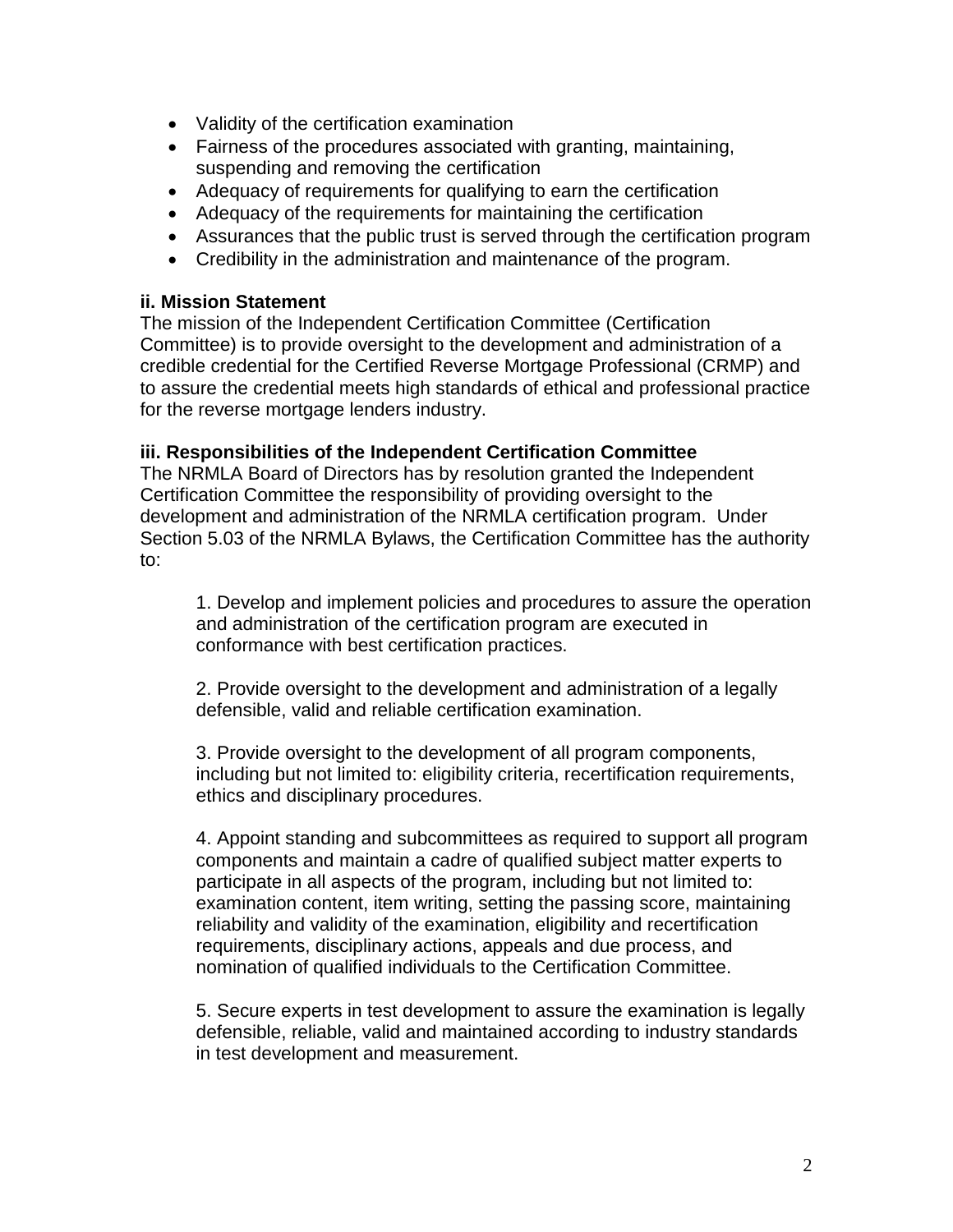6. Assure the security of the certification examination and the intellectual property associated with the credential.

7. Establish and implement the Code of Ethics required of designees and administer the disciplinary program.

8. Make readily available to applicants and designees all policies, procedures and related program information relevant to earning and maintaining certification.

#### **iv. General Information**

It is the policy of the Independent Certification Committee to administer valid, reliable, legally defensible and sound examinations.

To assist in the process, NRMLA has contracted with Professional Testing, Inc., based in Orlando, FL, to provide expertise and guidance in examination development, administration, maintenance and scoring. The CRMP examination is administered on computer at Pearson VUE testing centers nationwide.

Successful achievement of a passing score on the CRMP certification examination is required for an individual to earn the CRMP designation. Each candidate must meet the eligibility requirements to qualify for the exam, and must agree to uphold and abide by the Code of Ethics in order for certification to be awarded. Certification is awarded for a period of three years, but the designee must recertify annually prior to the expiration date found on his or her hard copy certificate. CRMPs must also remain in good standing with the Independent Certification Committee, which means they must be current in all fees and not be found in violation of the Code of Ethics. Failure to comply with these requirements may result in the certification being withdrawn.

The NRMLA staff has developed this candidate handbook to describe all aspects of the certification process and assist applicants in preparation for the exam. This handbook contains an overview of exam content, eligibility criteria, information on registering for the exam, guidelines for taking the exam, relevant policies and requirements, and an application.

All exam applications, score reports, requests for special accommodations, and general inquiries about the CRMP certification are handled by the NRMLA staff, headquartered in Washington, DC. Direct all inquiries to:

National Reverse Mortgage Lenders Association (NRMLA) Certification Department 1400 16th Street, NW, Suite 420 Washington, DC 20036 Ph: 202-939-1760 www.nrmlaonline.org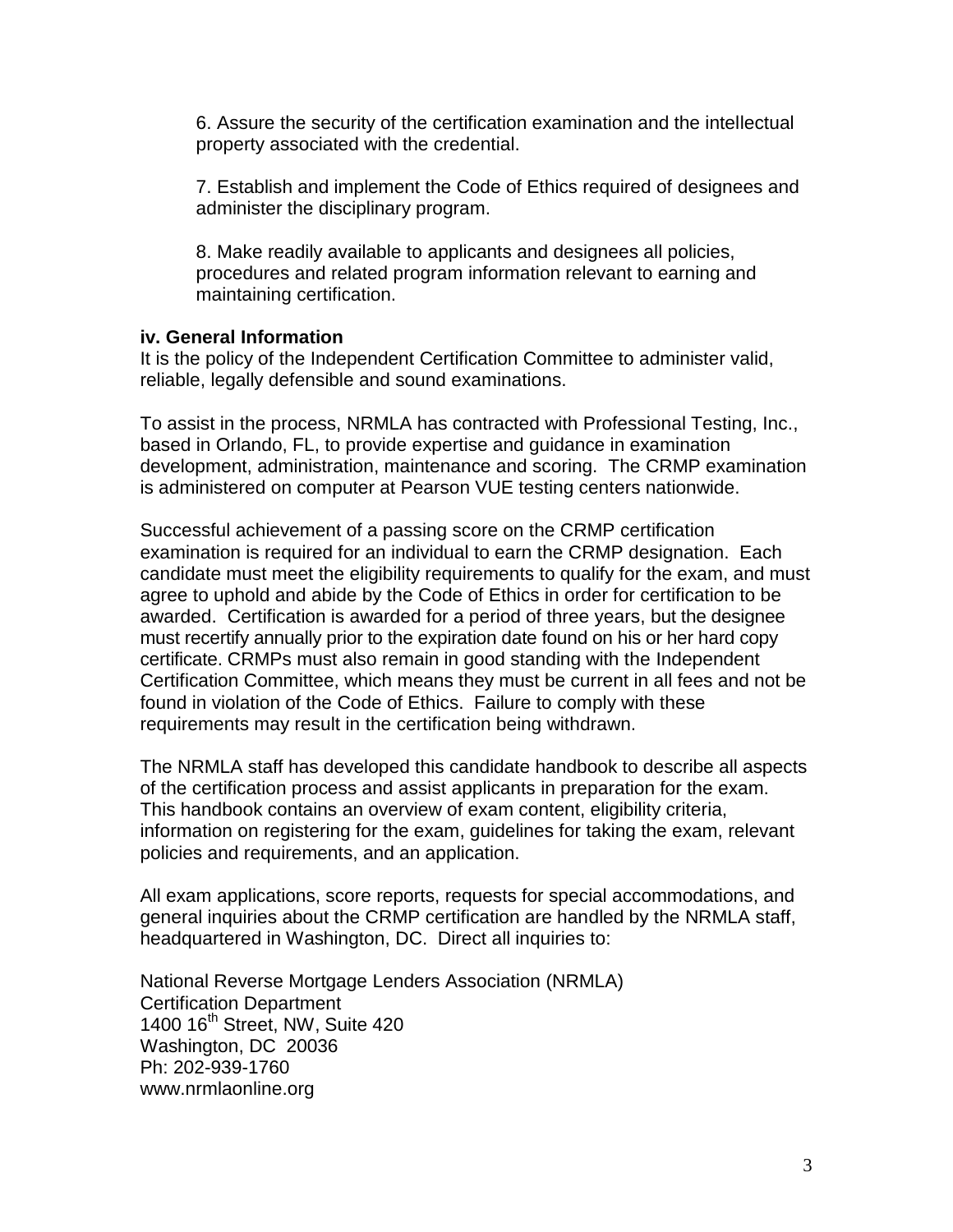### Table of Contents

- I. CRMP Application and Exam Processes Summary
- II. About the CRMP Certification—Requirements and Exam Information
- III. Preparation for the Examination
- IV. Policies Related to the CRMP Certification Program
- V. CRMP Examination Blueprint (Appendix 1)
- VI. CRMP Code of Ethics (Appendix 2) (Note: The Code of Ethics will be incorporated into the handbook once it is approved by the Independent Certification Committee.)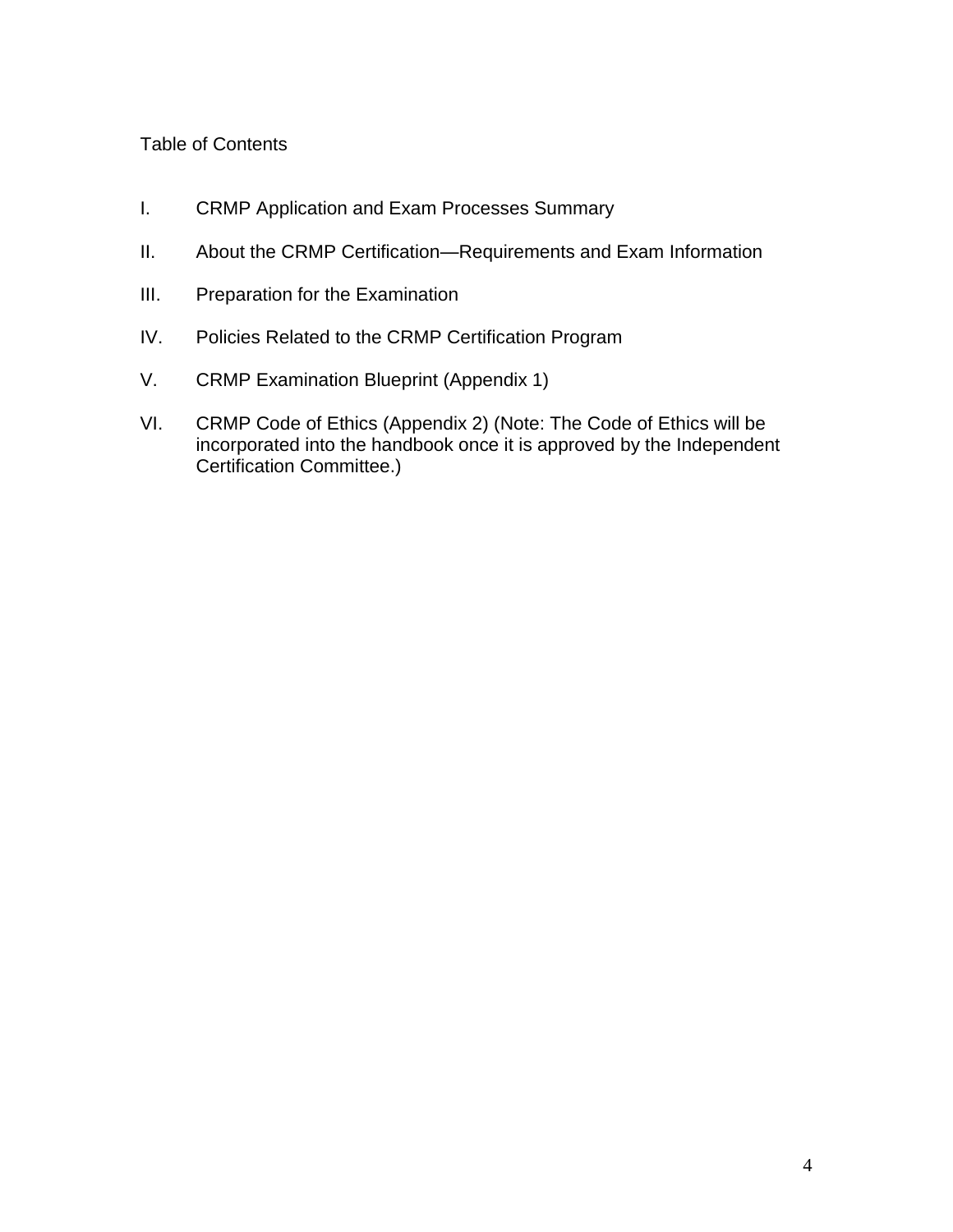### I. **CRMP Application and Exam Process Summary**

Please note the following summary of important steps in the application and exam administration process:

1) Applicants can submit the CRMP Exam Application online by logging into NRMLAonline.org with their User ID and Password. If they don't have a user name and password, applicants can create an online account by clicking "register" beneath the login box.

2) Before submitting the CRMP Exam Application, all applicants must meet certain eligibility requirements (See Page 8, Eligibility Process).

3) A non-refundable application and testing fee of \$250 must be paid at the time the application is filed. At the present time, it is not possible to submit payment electronically through NRMLAonline.org, so a separate payment form will be emailed to the Candidate after the application is submitted.

4) The deadline for submitting applications is 30 days prior to sitting for the examination. Applications received by the deadline will be processed in 15 business days.

5) Applicants will be notified by NRMLA if information is insufficient or incomplete on the Application or in any of the supporting documents. The Application is reviewed again when incomplete or missing documentation is received.

6) Applications will be held for a period of up to one year. If the application process remains incomplete following the one year time period, the candidate will be required to reapply, meet the current eligibility criteria, and pay the associated fees.

7) When approved, applicants are authorized to sit for the examination. Once an application has been approved by NRMLA, the candidate will receive an "Authorization to Test" email with instructions on registering for the exam.

8) Applicants who require special accommodations must make a specific request for the type of accommodation needed. The reason for the accommodation must be recognized under the Americans with Disabilities Act (ADA). Upon approval of the request, applicants will be notified how to proceed with scheduling. The form to request accommodations is included in the CRMP Exam Application.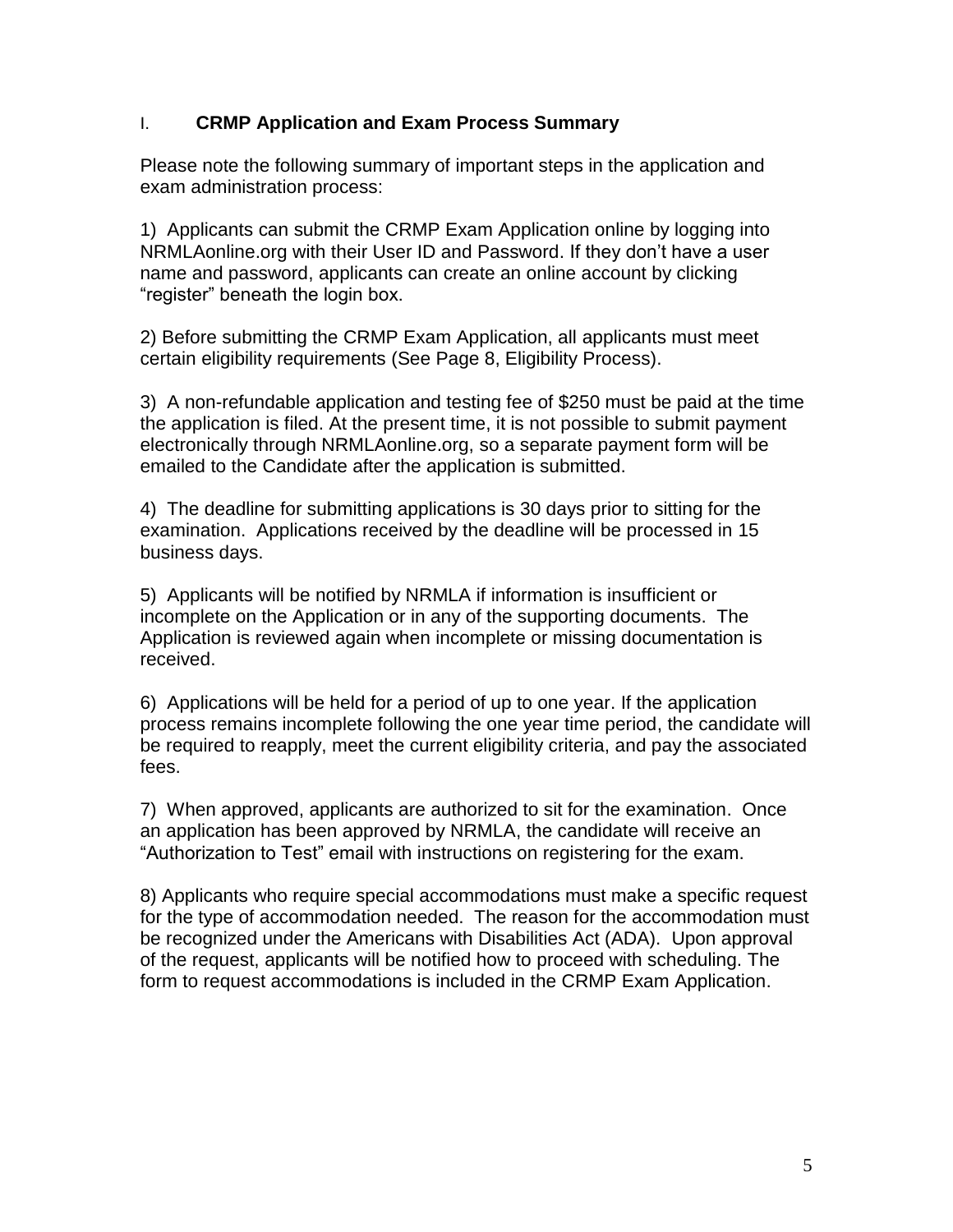ADA accommodations available include:

- Additional 30 minutes
- Additional 60 minutes
- $\bullet$  Time and a half (Exam  $+50\%)$
- Double time
- Separate room
- Reader and separate room
- Reader and separate room and any amount of additional time
- Adiustable/Larger Font

Note that there are surcharges for ADA accommodations.

All accommodations are subject to a service fee of \$50 in addition to the exam fee. Separate rooms require an additional \$50 fee on top of the service fee. Reader fees are a pass through to the client (estimated at approximately \$150 per hour).

9) Applicants are required to bring their written notification to test to the Pearson VUE test site, and two forms of valid ID. A comprehensive list of acceptable identification documents appears in section II F below. The name on the ID must match exactly the name submitted on the application, or the candidate will be denied admission.

10) Applicants who fail the exam may retake it; they must pay a reexamination fee of \$195 each time, and comply with the six-month waiting period between retakes. After a third failure, the candidate will be required to reapply, pay the associated fees, and meet the current eligibility criteria for each retake.

11) Applicants may reschedule or postpone exam appointments by contacting Pearson VUE no less than 24 hours before their scheduled appointments. Applicants who fail to appear for their appointments or cancel less than 24 hours in advance will forfeit the examination fee and will have to pay the reexamination fee of \$195 to receive a new authorization to test.

12) Applicants will be notified in writing of their pass/fail status at the conclusion of the exam.

13) Name and contact changes must be submitted to NRMLA at the address provided in this handbook. Failure to update your contact information may result in delays in receiving eligibility notices or examination results. Name changes must be accompanied by documentation such as court records.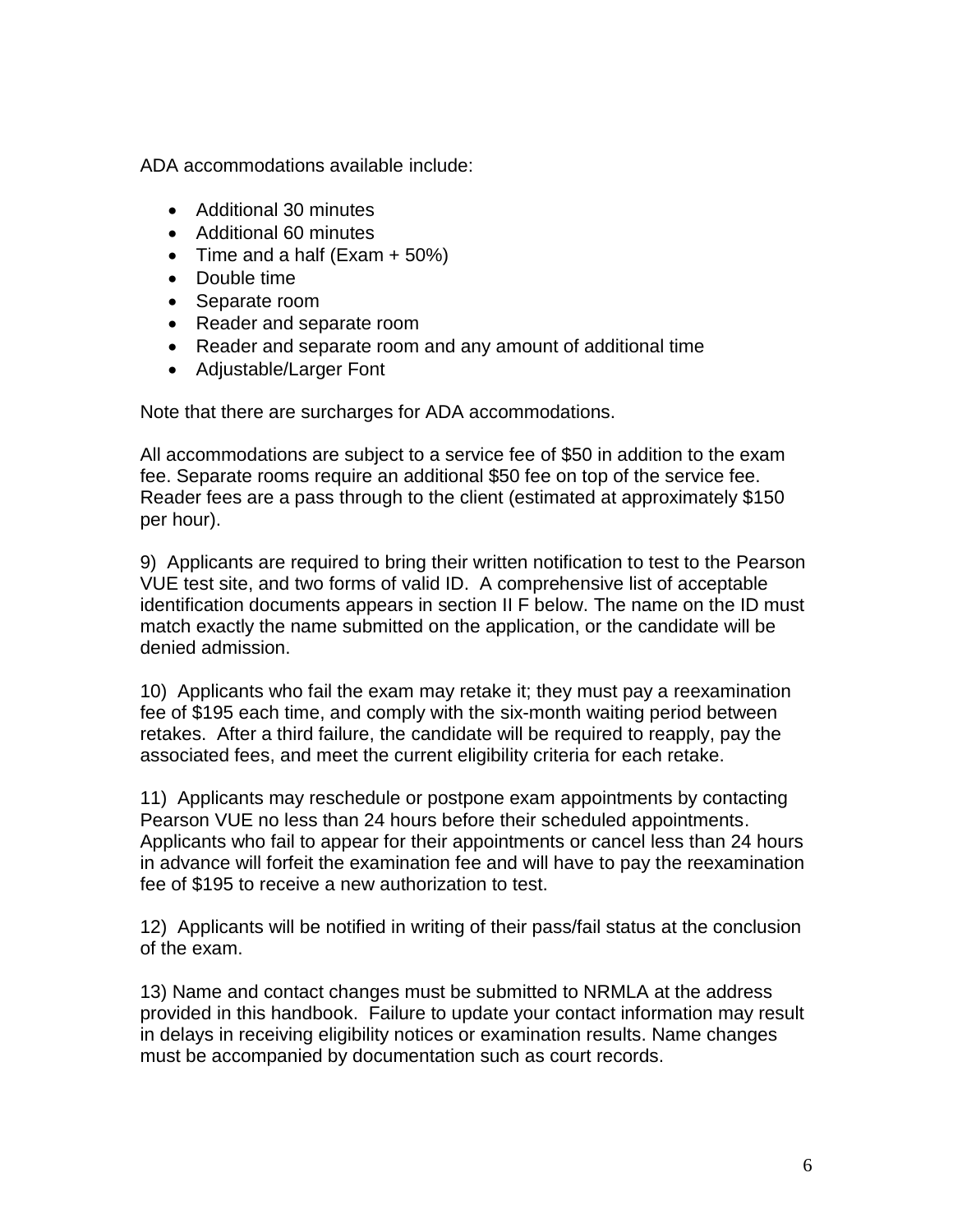14) If a candidate passes the exam, instructions will be emailed by NRMLA for taking the background check, which is the next step in the process toward Certification.

**As a condition of being awarded Certification, a candidate must pass a background check using NRMLA's approved vendor.** NRMLA has arranged for CRMP applicants to go through a background check conducted online by General Information Systems (GIS) on their site, backgroundchecks.com. The background checks cover the prior seven years and evaluate personal identification, criminal records, driving records, and credit history.

If a candidate passes the background check, the individual will be notified by NRMLA and then provided a copy of the Exam Payment Form. To receive the CRMP, a candidate must pay a fee of \$175. Once the designation is bestowed on someone, the designee must pay an annual fee of \$175 for each year that the designation is active. The designee will be invoiced starting 60 days prior to the Expiration Date found on the CRMP certificate.

# II. **About the CRMP Certification—Requirements and Exam Information**

# **A. About the CRMP Certification Examination**

Individuals meeting eligibility requirements must pass a multiple-choice exam in order to qualify for certification and earn the CRMP designation. The exam consists of 120 multiple-choice questions. Applicants have two hours to complete the exam. Only correct answers are counted.

It is the policy of the Independent Certification Committee to develop an exam utilizing a psychometrically valid process. The exam was developed by subjectmatter experts under the guidance of psychometricians (experts in measurement and test development) and is designed to measure the knowledge, skills and abilities required to perform competently as a reverse mortgage professional. The exam questions were written and edited by subject-matter experts working with test-development experts. The passing point—or the score a candidate needs to achieve in order to pass—was also determined utilizing valid psychometric procedures. The Independent Certification Committee follows best practices in all of its test development activities and has a high degree of confidence that only those who meet the competency requirements pass the examination.

Applicants are encouraged to refer to the examination blueprint which is located on the CRMP section at www.nrmlaonline.org to become familiar with the content areas on the examination. Applicants may review the examination blueprint to assess their level of knowledge in each of the content areas, and to identify the areas in which they believe they need additional preparation.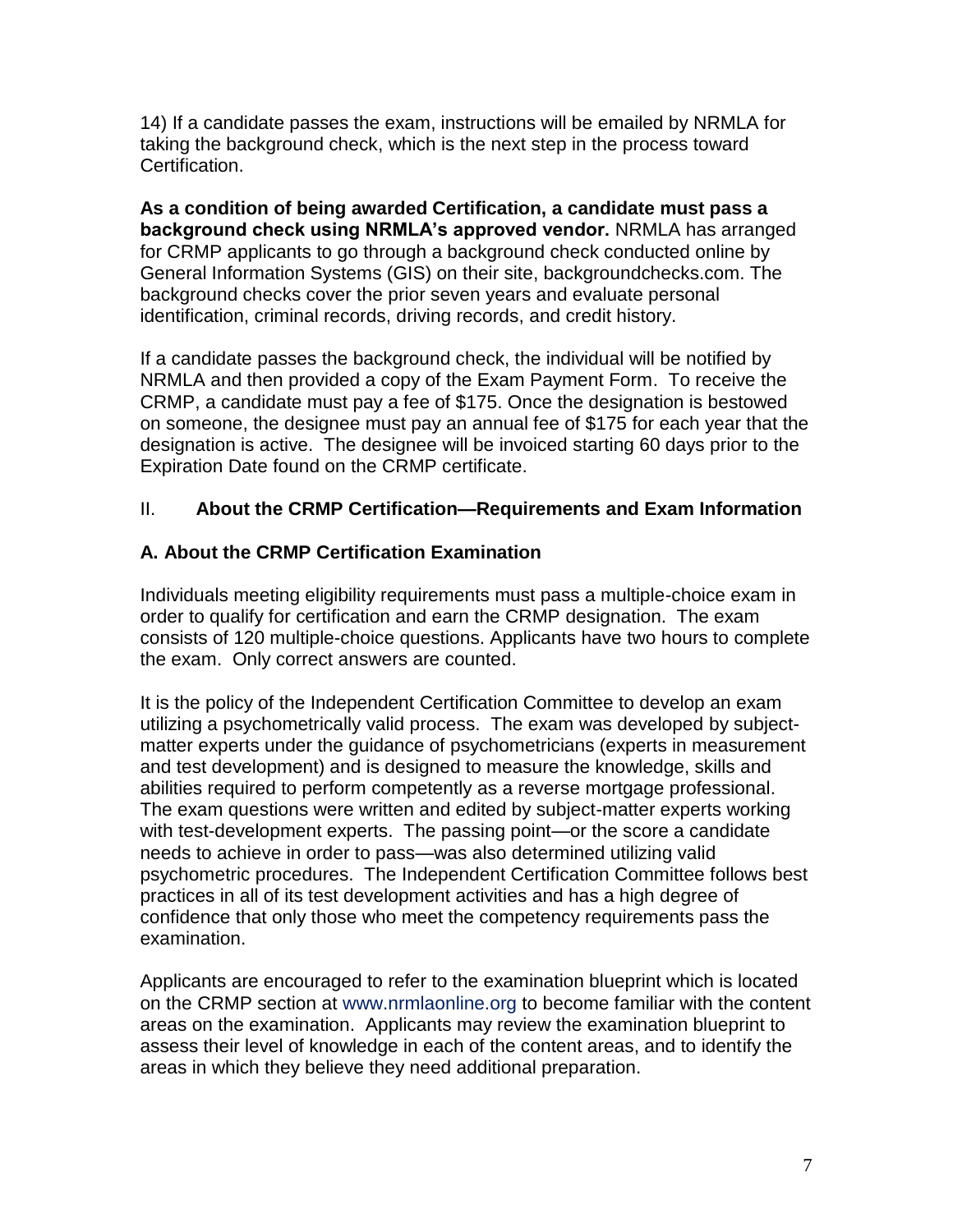# **B. Eligibility Process**

The CRMP requires applicants to meet the following eligibility criteria:

- All applicants must submit a letter of recommendation written and signed by a senior manager. Applicants who own their companies may ask an industry colleague who is at a senior management level to submit a letter on their behalf.
- If the candidate is a Loan Originator, the individual must have three  $(3)$ years of experience originating reverse mortgages or must have personally closed 50 or more reverse mortgages (Starting 12/1/2015)
- Candidates who do not originate loans must have at least three (3) years of experience in the reverse mortgage industry in one of the following areas: Underwriting, Processing, Training, Title and Closing Services, Appraising, Counseling or Loan Servicing. (Starting 12/1/2015)
- All applicants must complete the course *Workshop: Ethical Issues & Business Practices for Reverse Mortgage Lenders*. This course is conducted at NRMLA conferences.
- All applicants must complete an Independent Certification Committeeapproved course on preventing, detecting and reporting elder abuse.
- Within one year prior to taking the examination, applicants must complete 12 credits of continuing education (CE).
- Possession of a current mortgage loan originator license (if applicable). Applicants will be asked to submit their NMLS number on the application.
- Completion of a background check.
- Submission of a signed Consent Statement.

If the application is approved, the candidate will receive an *Authorization to Test Letter* by email providing instructions on how to schedule an exam appointment. The candidate must provide a copy of this letter at the examination site, in addition to two forms of valid ID, in order to sit for the examination.

Applicants who are denied eligibility shall be notified in writing of the decision. The reasons for the denial and corrective actions shall be indicated.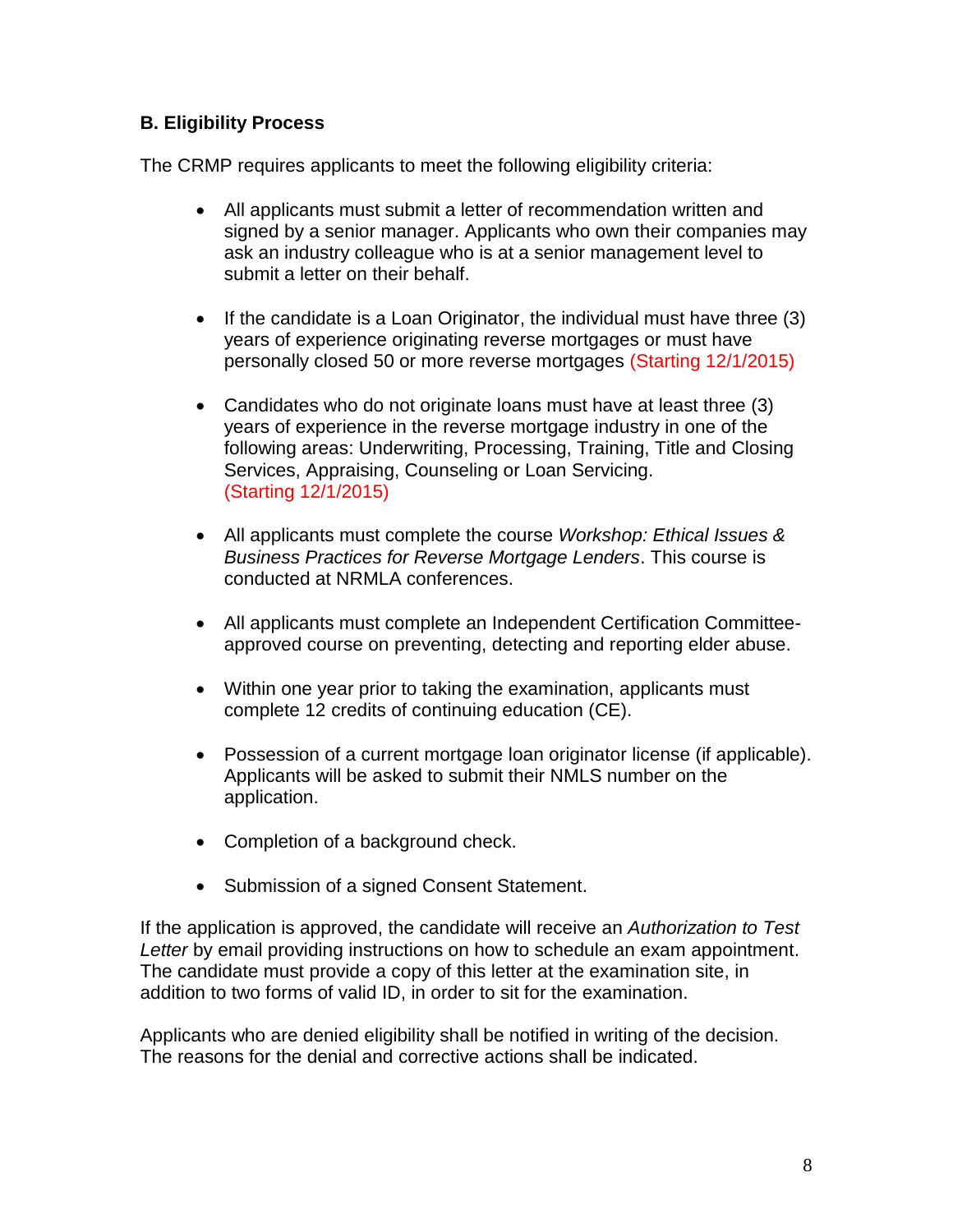#### **C. Continuing Education Credits**

Due to the frequent changes in the field of reverse mortgage lending rooted both in lending practices and regulatory requirements, individuals who earn the CRMP are held to a higher educational standard.

Applicants must submit evidence on the CRMP Application that they earned 12 continuing education (CE) credits from courses approved by NRMLA or the Independent Certification Committee.

After earning the designation, there are ongoing CE requirements that must be met to retain the CRMP.

In the first year, credits are pro-rated and calculated by the month in which the CRMP is earned. For example, if someone earns the CRMP in September, then the person must earn three (3) CE credits – and then 8 credits annually for the duration of the designation's 3-year cycle.

There is no pro-rating of CE credits in a renewal year; the 8 CE credits required in a renewal year would be reported, as usual, by January 10 of the following year.

Credits will continue to be offered at NRMLA events, but there are other approved course providers to be considered. For example, if your company is a member of the Mortgage Bankers Association, American Bankers Association, or other mortgage industry trade association, you may be able to take advantage of classes offered by these organizations.

In addition, there are countless other course providers that offer classes approved by the Nationwide Mortgage Licensing System & Registry (NMLS). If there is a local community college in your area, look to see if any weekend classes are offered in subjects that can help enhance your personal growth as a reverse mortgage professional and CRMP.

Prior to registering for an outside course, please submit course information to the Independent Certification Committee who will conduct a thorough review and determine whether credits should be awarded.

Applicants and designees are responsible for keeping track of CE credits. A course tracking form is available for download from NRMLAonline.org. On January 10 of each year, designees should submit the form to NRMLA as proof that they have met their CE requirements for the prior 12 months.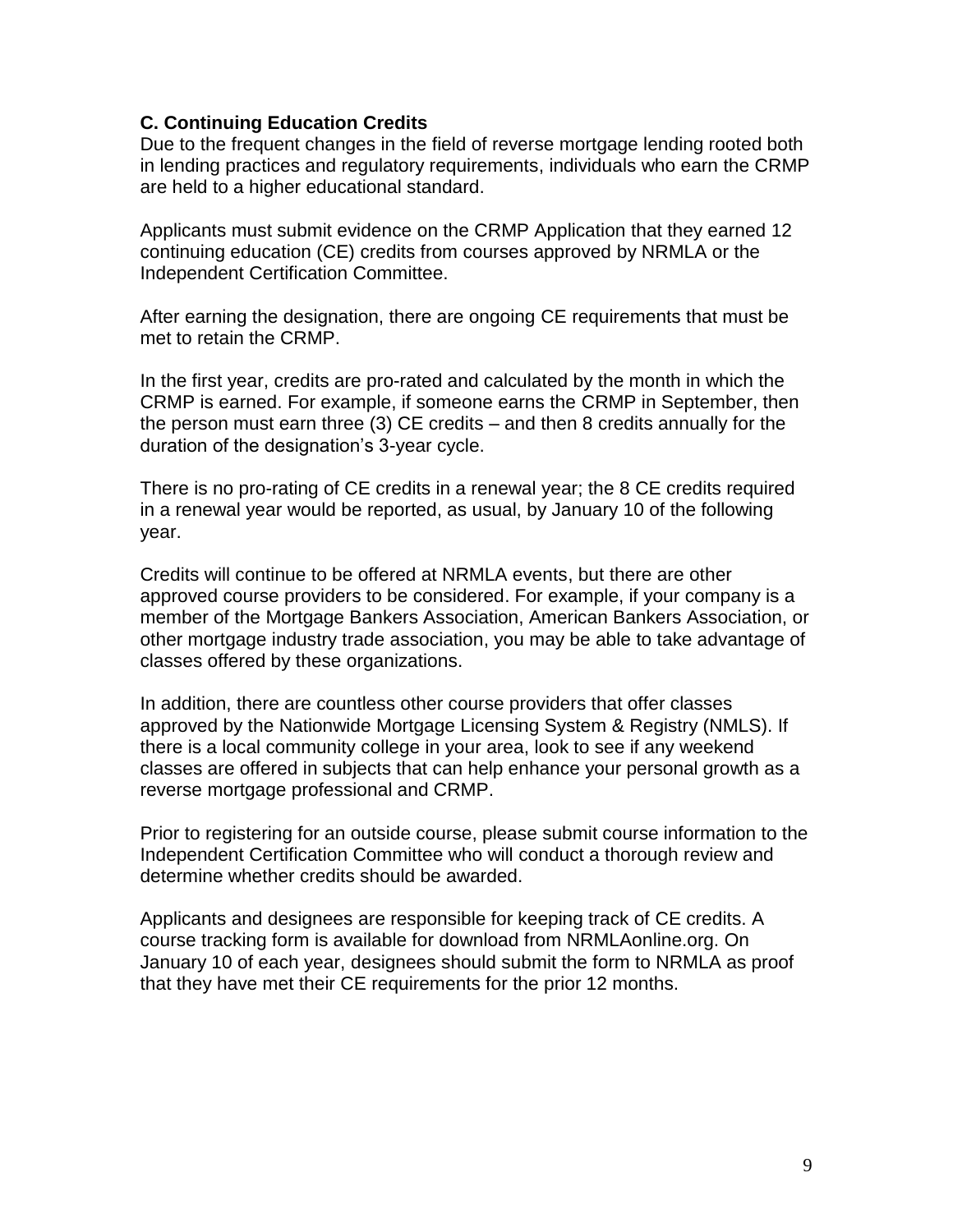Applicants and designees are limited to the number of credits they can earn from courses not directly related to reverse mortgages, but are nevertheless important to the person's overall education. These courses may relate to federal real estate laws and regulations, senior finance, retirement, long-term care and healthcare. Applicants may not claim more than 6 credits from non-reverse courses. Once someone earns the CRMP, all 8 credits that must be earned annually thereafter must relate specifically to reverse mortgage topics.

A list of approved approves, as well as instructions for submitting outside courses can be found on NRMLAonline.org in the CRMP section.

Designees are required to take two (2) CE Credits related to regulatory requirements and regulatory updates on an annual basis.

Designees must complete two (2) hours of ethics training within the three years prior to the renewal of their designation.

Designees must complete one (1) hour of continuing education coursework related to the detection, prevention and reporting of elder abuse within the three years prior to the renewal of their designation.

Courses cannot be repeated within the three-year cycle that you have the CRMP, unless you submit evidence that the curriculum has changed.

# **D. Testing Locations**

The CRMP exam is offered through Pearson VUE, which operates over 2,000 remote testing centers across the country. Details on how to schedule an exam time will be provided in the *Authorization to Test Letter*.

# **E. Exam Appointment Scheduling and Rescheduling**

Once a candidate has received his or her *Authorization to Test Letter* from NRMLA, he or she may schedule the exam appointment through Pearson VUE by visiting the landing page at http://www.pearsonvue.com/nrmla. A candidate may make an exam appointment up to one business day in advance. Locations are available on a first-come first-served basis.

Applicants may schedule by phone or online. (Applicants approved for accommodations under the Americans with Disabilities Act will be provided a special toll-free number, which they will need to call to schedule and arrange for approved accommodations.)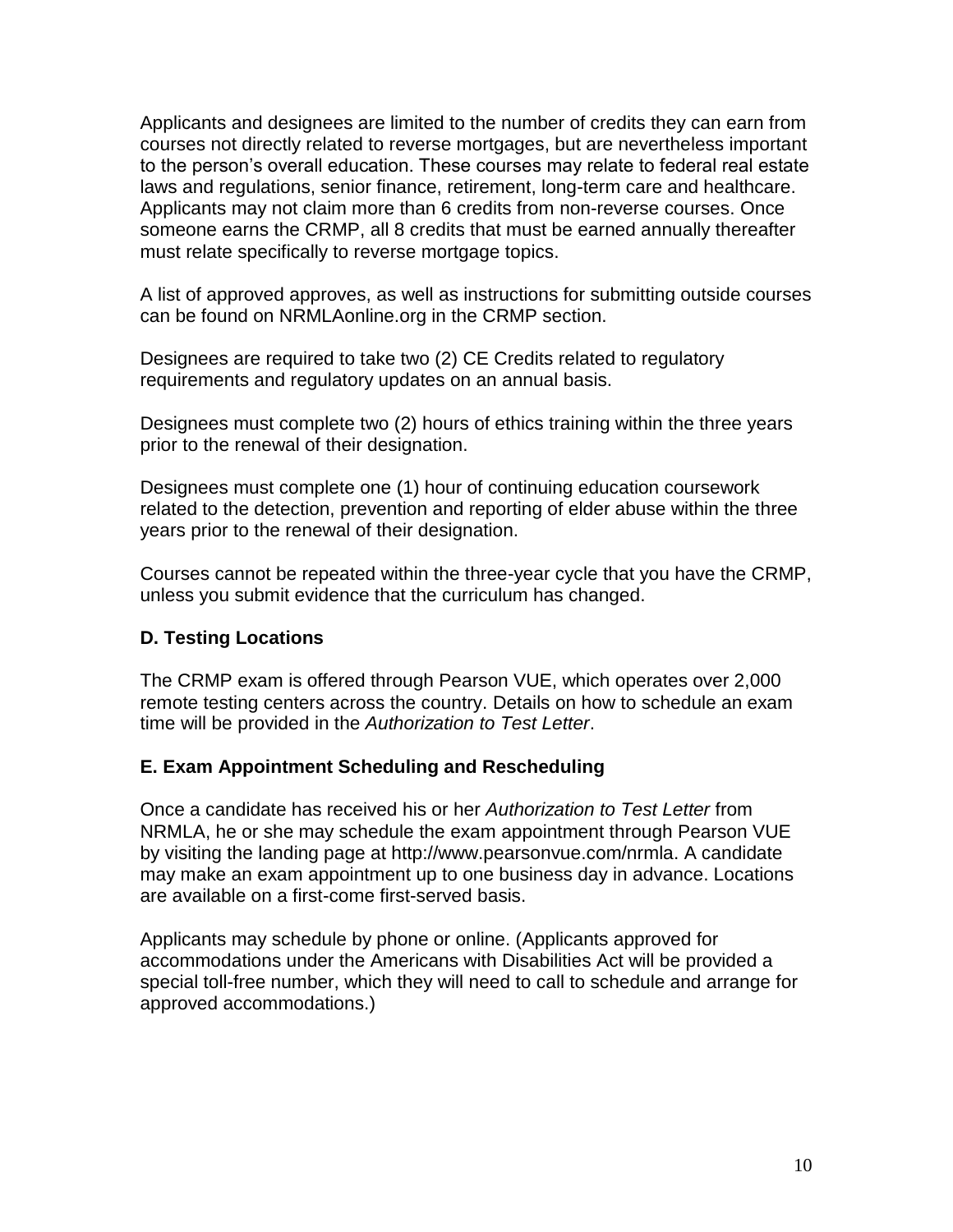If the candidate chooses to schedule online, he or she must create a Pearson VUE Web account. Please note that account activation may require up to 24 hours. The candidate will be notified by email when his or her Pearson VUE account is activated. When creating the account and scheduling the exam, a candidate will need his or her Candidate ID number from the *Authorization to*  **Test Letter** sent to the candidate upon completion of the application process.

Pearson VUE will send a confirmation by email of the scheduled exam. *Be sure to verify the information is correct and read the Pearson VUE Testing Center policy at the bottom of the email confirmation.*

Please note that during the exam, the candidate will be required to read and accept the **NRMLA Non-Disclosure Agreement.** A link to the document will be included in the Authorization to Test Letter. If a candidate does not accept these conditions at the beginning of the exam, he or she will not be allowed to continue with the exam and will forfeit the exam fee. Please be sure to read these documents before scheduling the examination.

Before the exam date, a candidate may want to visit the Pearson VUE Testing Tutorial to become familiar with the computer-based testing system. It can be found at [http://pearsonvue.com/athena/.](http://pearsonvue.com/athena/)

### **F. Fees**

### **Application Fee**

Each application must be accompanied by a non-refundable application fee of \$250. Fees are to be paid in U.S. dollars.

### **Background Check Fee**

If a candidate passes the CRMP examination, the next step is to pass a background check using NRMLA's approved vendor, Backgroundcheck.com. The fee is \$49.95 (unless otherwise noted).

### **Certification Fee**

If a candidate passes the background check and is granted the CRMP, the fee for a three-year designation is \$175 per year paid in annual installments.

### **Reexamination Fee**

Each time an applicant fails the exam, they will be charged a reexamination fee of \$195 to retake the exam. A reexamination fee is also charged if the person fails to show up for the exam at the arranged time or doesn't follow proper procedures to cancel and reschedule the exam.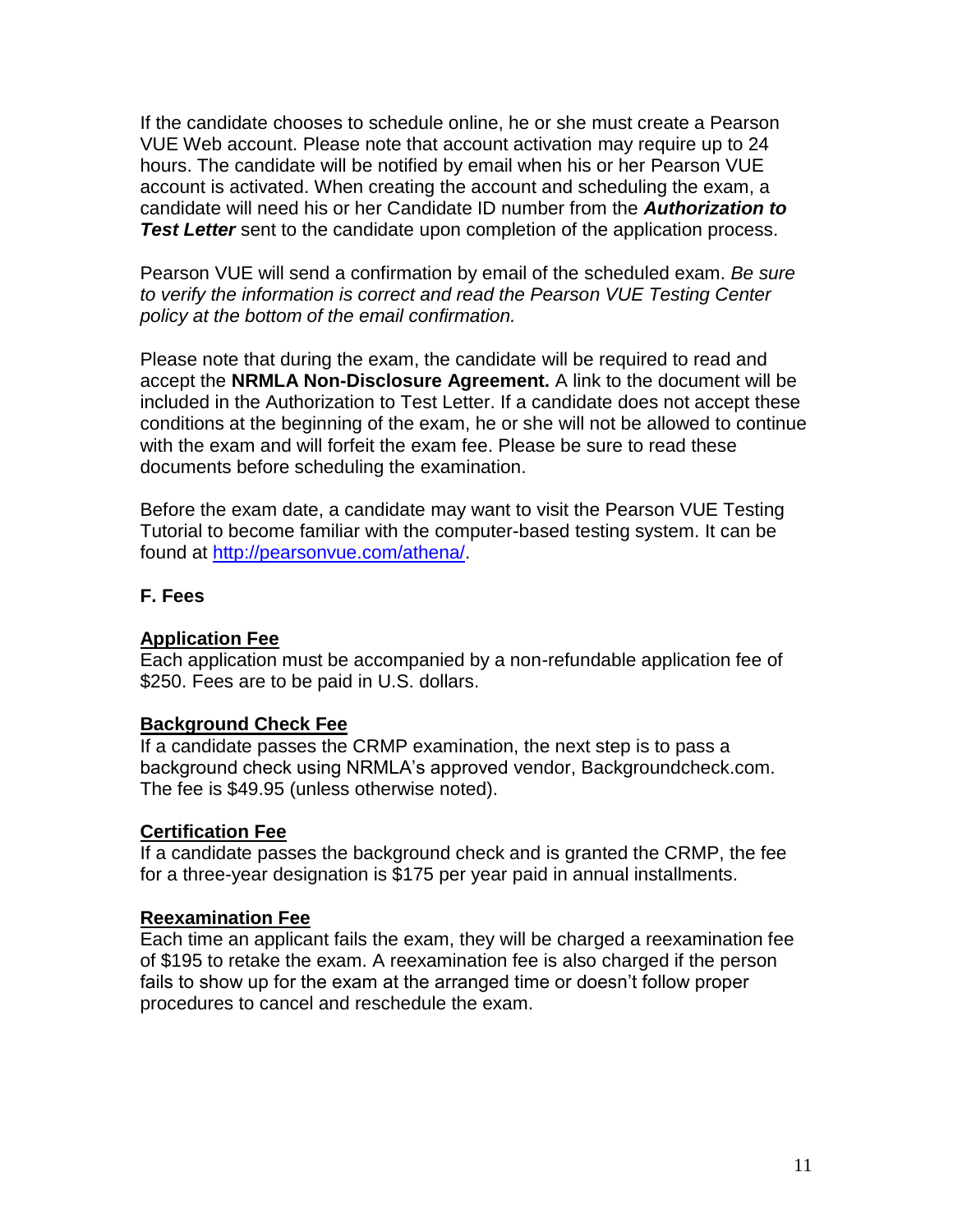### **G. On the Day of the Exam**

Applicants should report to the exam site on the day of the exam as instructed in their appointment confirmation letter, and plan to arrive at least 15 minutes prior to the appointment time.

Applicants must show their *Authorization to Test Letter* and two forms of valid ID: one primary, with a photo and signature, and one secondary, with a signature.

The following forms of ID are accepted as primary ID:

- Government-issued driver's license
- State/national identification card
- Passport\*
- Military ID\*
- Alien registration card (green card, permanent resident visa)
- U.S. Passport card
- U.S. Dept. of State Driver's License

\* The primary ID must contain a photo & signature unless the signature is embedded in the identification. When this occurs candidate must present another form of signature identification from the primary or secondary list.

The following forms of ID are accepted as secondary ID:

- Any ID on the primary list
- Social Security card
- Credit/bank ATM card (signature required).

*The name on the ID must match exactly the name submitted on the application, or the candidate will be denied admission.* 

Questions concerning the content of the exam will not be answered during the exam. Listen carefully to the instructions given by the Proctor and read all directions thoroughly.

The CRMP examination is closed book. Therefore a candidate will not be permitted to bring any materials into the testing room. A candidate will be provided with a secure storage area to check his or her valuables.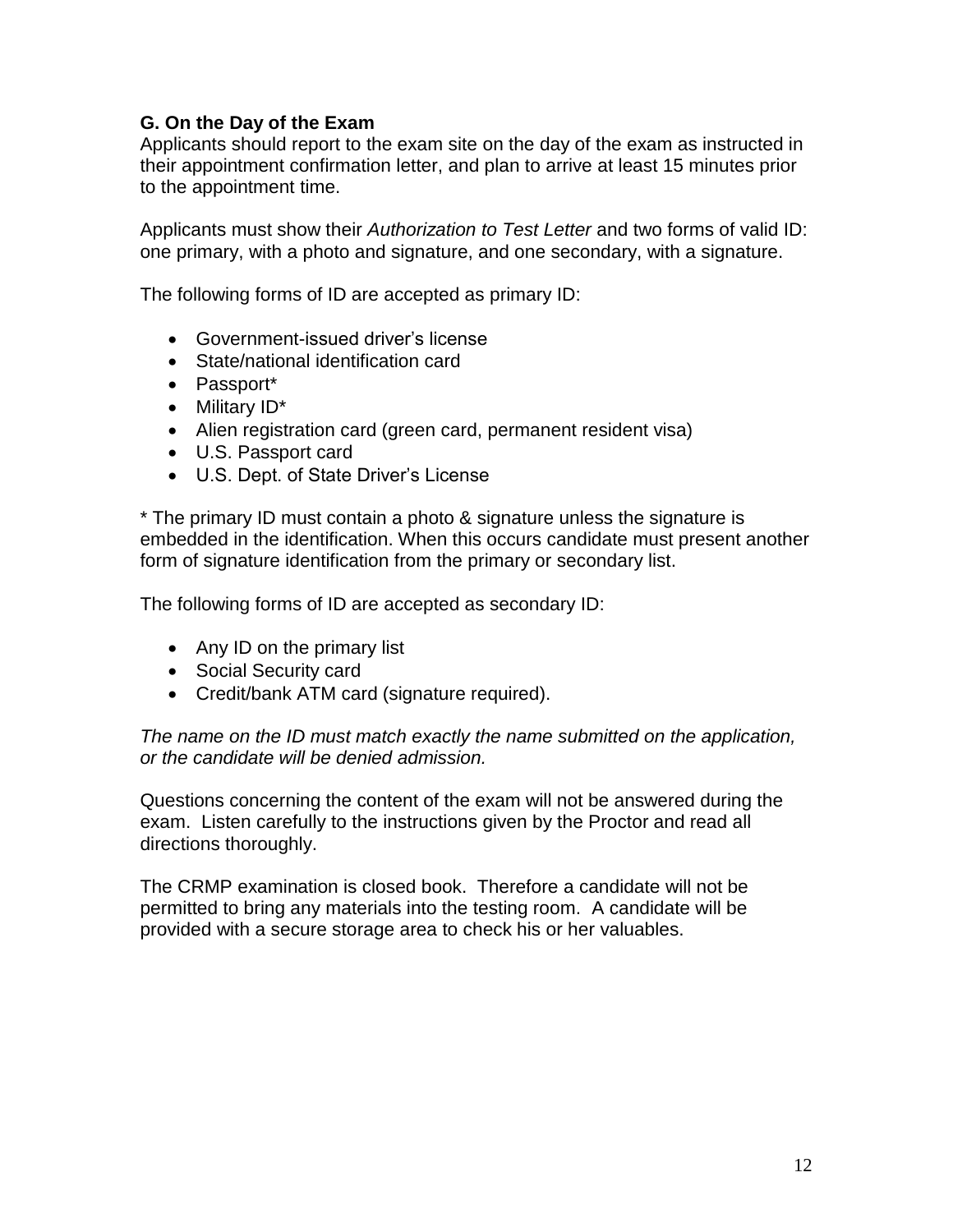The following items are NOT PERMITTED in the exam room:

- Dictionaries or other reference materials
- Papers of any kind, except as provided by the proctor
- Telephones, signaling devices such as pagers or cell phone
- Alarms or recording/playback devices
- Photographic or image copying devices
- Electronic devices of any kind
- Food or beverages

# **H. Exam Security**

All exam materials are the property of NRMLA. Removal of any material from the exam room by unauthorized persons is prohibited. Copyrights for the NRMLA exam are owned by NRMLA. Any attempt to reproduce or memorize all or part of the exam is prohibited. Any unauthorized disclosure, publication, copying, reproduction, transmission, distribution, or possession of the exam content or materials in any form may subject the individual to civil liability and/or criminal prosecution, removal of certification, and/or restrictions on future access to NRMLA certification examinations.

Restroom breaks are permitted, but are included as part of the 2 hours allotted for the actual exam.

The Proctor may dismiss a candidate from the exam for any of the following reasons:

- If the candidate's admission to the exam is unauthorized
- If a candidate creates a disturbance or gives or receives help
- If a candidate attempts to remove exam materials or notes from the testing room
- If the candidate attempts to take the exam for someone else
- If a candidate has in his or her possession any item excluded from the exam site as specified above
- If a candidate exhibits behavior consistent with memorization or copying of exam items.

# **I. Hazardous Weather or Local Emergencies**

Pearson VUE's policy is to keep test centers open in inclement weather if practical. If, because of hazardous weather or another local emergency, Pearson VUE decides to close a test center on a particular day, the company will try to reach applicants scheduled for that day by email and phone and reschedule directly.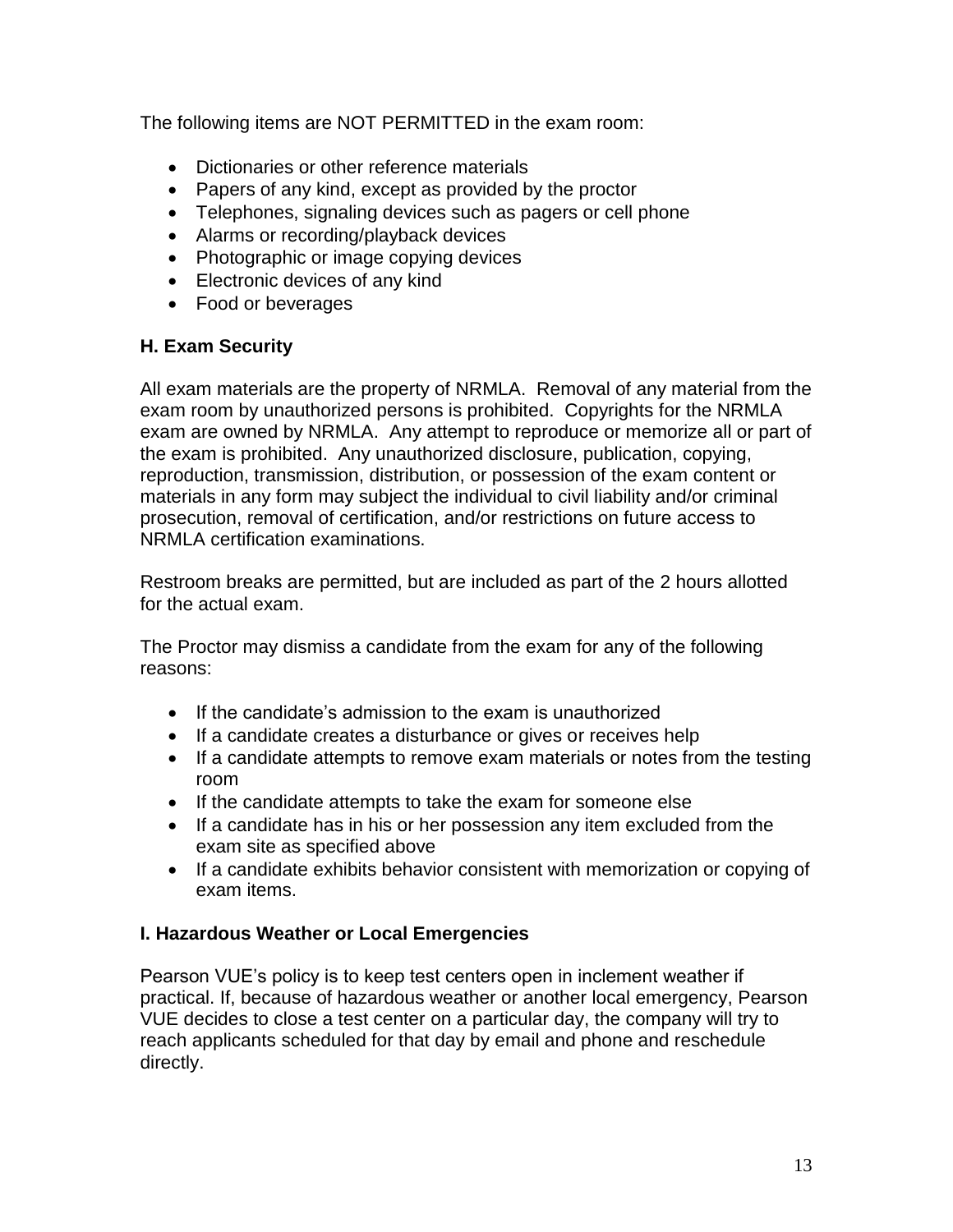# **J. Challenging the Exam**

NRMLA shall provide applicants with an opportunity to provide feedback on the examination content and procedures regarding:

- The technical accuracy of the examination
- Fairness in the administration of the examination.

A candidate who has a concern about administrative procedures at a testing site or who has observed a breach of security or other improper conduct during a test should submit a report in writing to the Certification Department of NRMLA within 5 calendar days after taking the examination.

A candidate who has a question or a concern about the reliability, validity, and/or fairness of the test may submit the question or concern in writing to the Certification Department of NRMLA no later than 5 calendar days after taking the examination. Applicants may also report such concerns by entering comments in the appropriate field during the exam. However, time spent writing comments will count toward overall exam time.

NRMLA will not consider reports about improper test administration procedures or test content which exceed the 5 day deadline for doing so, or are not submitted in writing.

# **K. Summary of Scoring Process**

NRMLA establishes the minimum passing score for the CRMP examination utilizing acceptable psychometric procedures. The CRMP examination is criterion-referenced.

The final passing score is established by a panel of subject-matter experts who determine the minimally acceptable level of competence for awarding the CRMP certification, and the passing score is applied to all test takers. You must achieve the passing score in order to pass the examination. There are no exceptions.

The passing score is established by the Independent Certification Committee using a criterion-referenced passing score process. During this process the committee members discuss the minimum level of competence that is required for passing the examination and obtaining the credential. This discussion focuses attention on the specific knowledge, skills, and abilities that qualified Loan Originators possess. The committee then systematically evaluates each question on the examination and rates their difficulty levels. The ratings are combined to arrive at the passing score for that specific examination.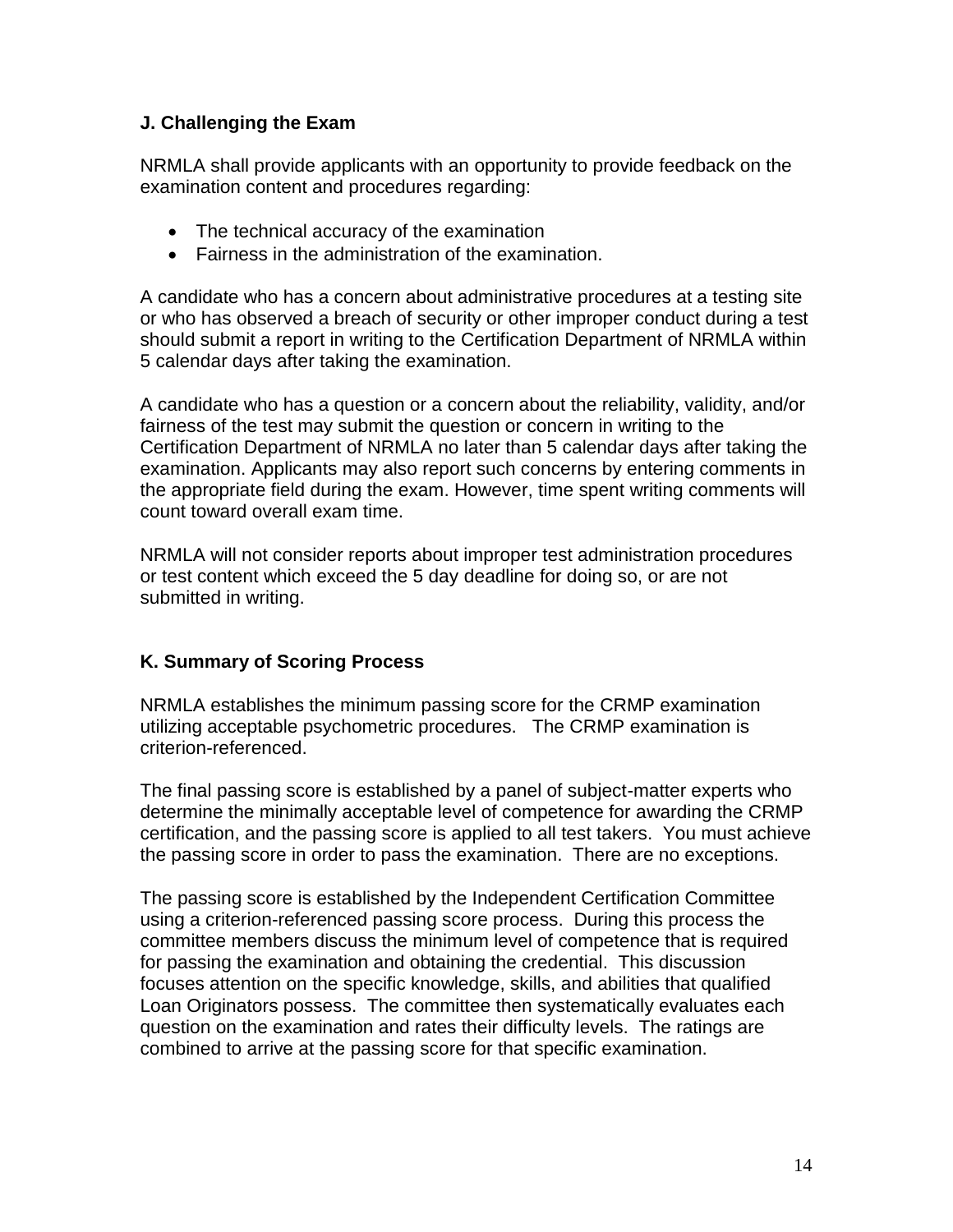A scaled score is used to report the passing rate for the CRMP certification examination. Scaled scores are created when the number of questions that applicants answer correctly is mathematically transformed so that the passing score equals 400 on a scale starting a 0 and ending at 500. This transformation is very similar to converting inches to centimeters; for example, a 10 inch ribbon will be 25.4 centimeters long. The length of the ribbon has not changed, only the units of measurement that were used to describe it.

The use of scaled scores does not affect whether or not an individual candidate passes or fails the examination.

The pass/fail decision is always made by comparing the number of questions answered correctly to the passing score that was established using the criterion referenced process. All applicants who correctly answer more items than are required to pass the examination form that they took will obtain scaled scores that are between 400 and 500. Applicants who did not answer enough items to pass will obtain scaled scores between 0 and 399. Scaling also does not affect the rank ordering of applicants. A candidate who answers more items correctly than another candidate taking the same examination form will obtain a higher scaled score.

The use of scaled scores allows the ICC to directly compare scores from one examination form to another because the passing standard will always be the same, a scaled score of 400. In the long run, this process will make the scoring of certification examination easier to understand for all concerned. No matter which form of the examination a candidate takes, the passing score will remain constant.

### **L. Score Reports**

Applicants are notified of their examination results (pass/fail) in writing at the conclusion of the exam.

Successful applicants are notified that they have passed and are provided instructions for completing the certification process.

Applicants who fail will receive a diagnostic report of their overall performance on each content area of the exam. This information is provided so you can see the areas of greatest weakness, and better prepare to retake the exam.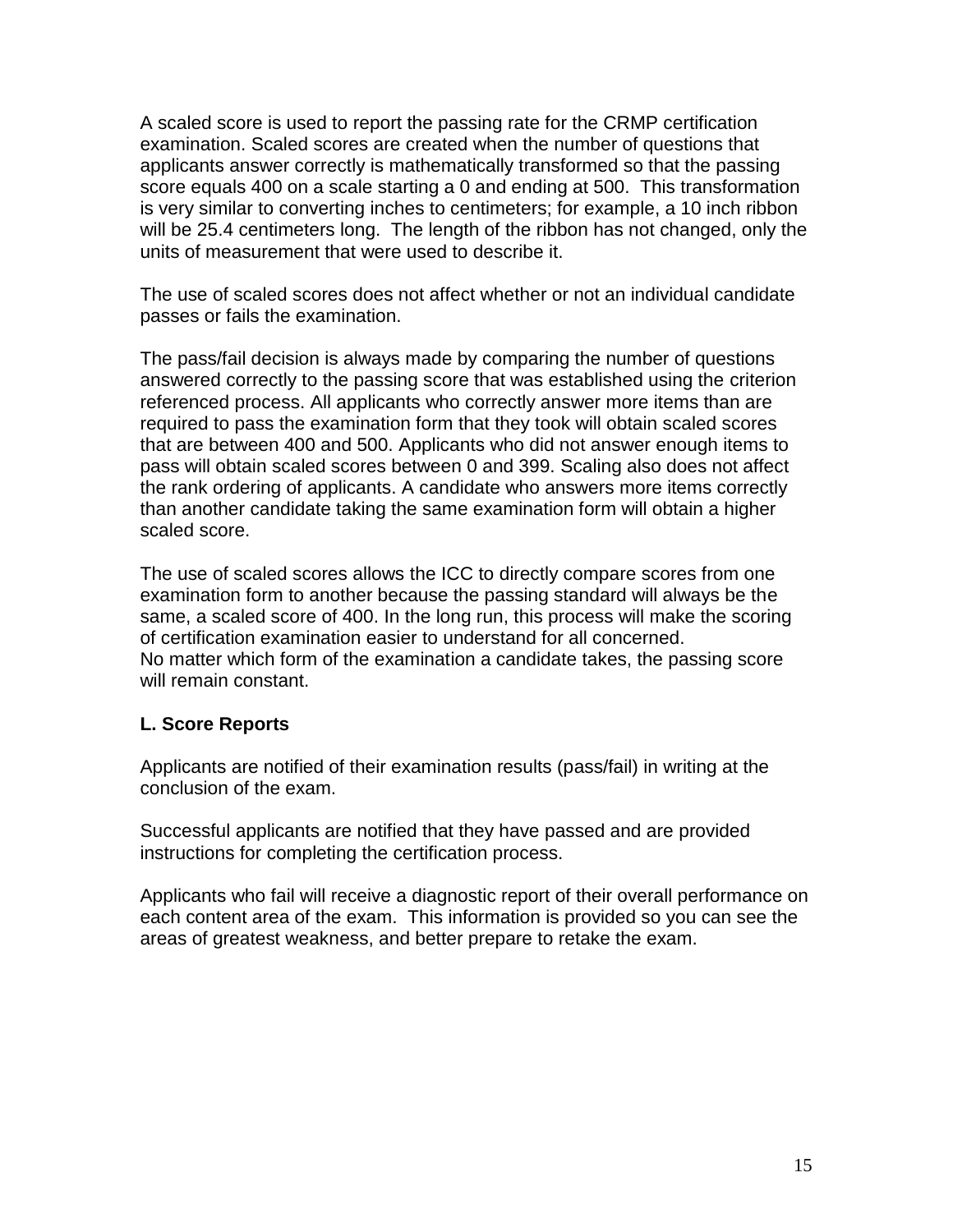# **M. Cancellation of Scores**

NRMLA reserves the right to cancel any examination score if, in NRMLA's professional judgment, there is any reason to question the score's validity. Conduct which warrants score cancellation may include, but is not limited to: consulting study aids of any type during a testing session; copying from notes or from another examinee's answers during a testing session; speaking or otherwise communicating with others during a testing session; copying, photographing, transcribing, or otherwise reproducing test materials; removing test materials from the examination site; aiding other examinees or receiving aid from anyone else; or having improper access to the CRMP examination content prior to the examination administration. Engaging in such misconduct may disqualify the individual from all future examinations and from ever being certified by the NRMLA Certification Committee. Significant score increases upon retesting may also be investigated to ensure the authenticity of results.

# **N. Appealing Exam Results**

Applicants who fail the exam may appeal their results within 30 days of receipt of the score report and must make this request in writing. NRMLA staff will review the response record and the determination will be communicated to the candidate within 60 days. The determination of NRMLA shall be final. Scores that are cancelled are not subject to appeal.

# **O. Retesting**

A candidate who fails the CRMP examination must wait at least six months before taking it again.

The Candidate will be charged a reexamination fee of \$195 each time for the second and third attempts.

If a candidate has failed the examination three times, he or she must wait at least one year before testing again, and complete course work as recommended by NRMLA. A new application and fee must be submitted, and the candidate must meet all current eligibility requirements at the time of application.

# **P. Special Accommodations**

NRMLA complies with the Americans with Disabilities Act (ADA) and is interested in ensuring that no individual is deprived of the opportunity to take the exam solely by reason of a disability as defined under the ADA (or equivalent).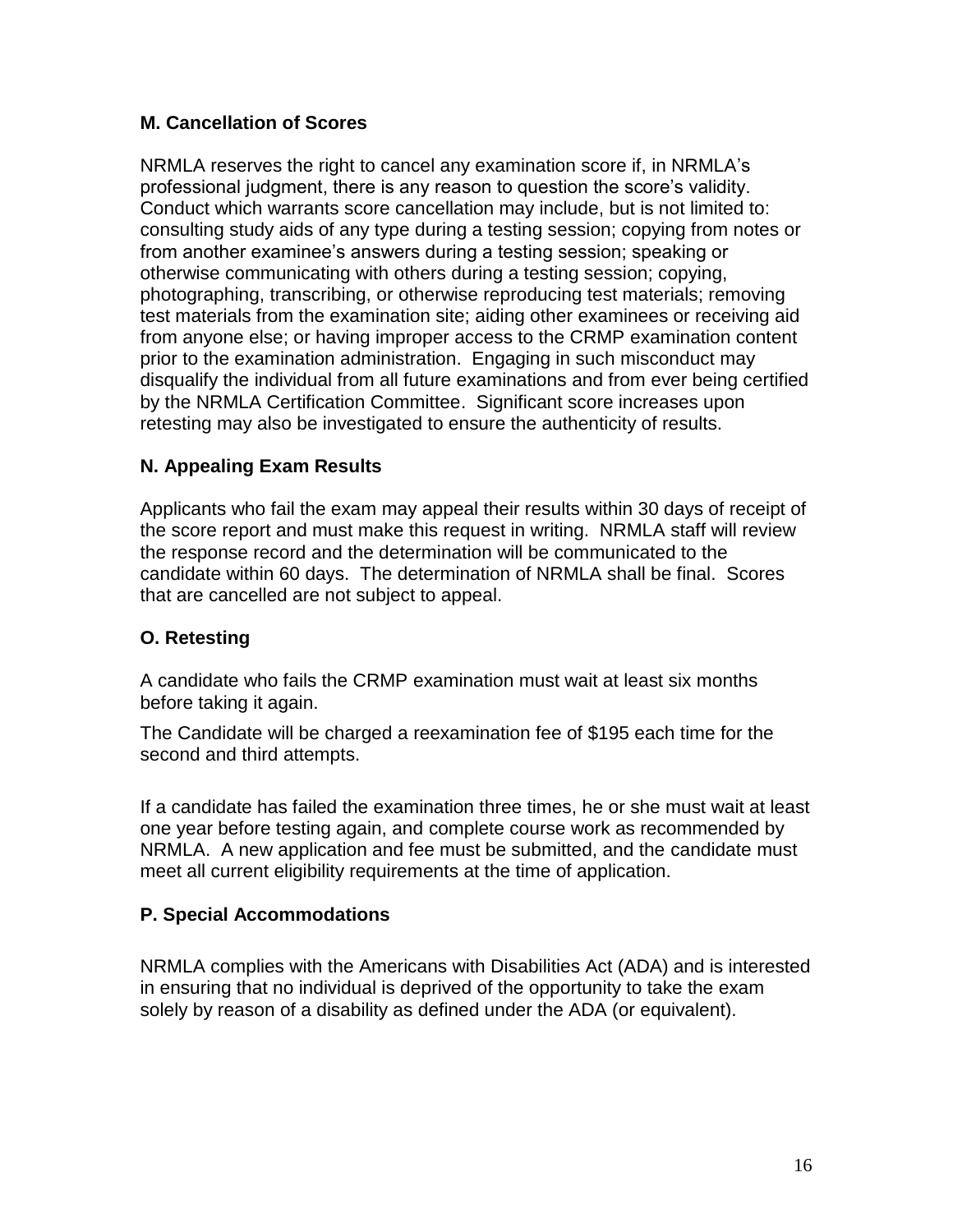Applicants who require special accommodations must make a specific request for the type of accommodation needed. The form to request accommodations is included with the Application for the CRMP Examination, which can be downloaded from NRMLAonline.org. The reason for the accommodation must be recognized under the Americans with Disabilities Act (ADA). Upon approval of the request, applicants will be notified how to proceed with scheduling.

### **Q. CRMP Code of Ethics and Disciplinary Policies**

The Independent Certification Committee is committed to upholding the highest ethical standards in the profession. Individuals who are successful on the CRMP Examination and wish to be issued a certification and use the CRMP Designation, must sign and return the CRMP Code of Ethics and pay the applicable certification fee.

The CRMP Code of Ethics is a statement of the required behaviors and responsibilities of designees. Designees found to be in violation of the Code of Ethics are subject to an investigation of the violation, which may result in sanctions. All sanctions are subject to appeal. Following the exhaustion of appeals, the outcome of investigations resulting in sanctions shall be made public, and the notice will include the name of the designee, the Code(s) found in violation, and the sanction imposed.

The Code of Ethics was developed to safeguard the reputation of the organization, and in the interest of protecting the public. The Code of Ethics is included as Appendix 2 of the handbook, and may be located on the website at NRMLAOnline.org.

The Independent Certification Committee has established policies and procedures for investigating complaints filed against designees. Any individual may file a complaint. All complaints will be reviewed, and if determined valid and actionable, will be investigated. Individuals who wish to file a complaint should contact NRMLA for information on how to proceed.

Direct all inquiries to:

National Reverse Mortgage Lenders Association (NRMLA) Certification Department 1400 16<sup>th</sup> Street, NW, Suite 420 Washington, DC 20036 Ph: 202-939-1760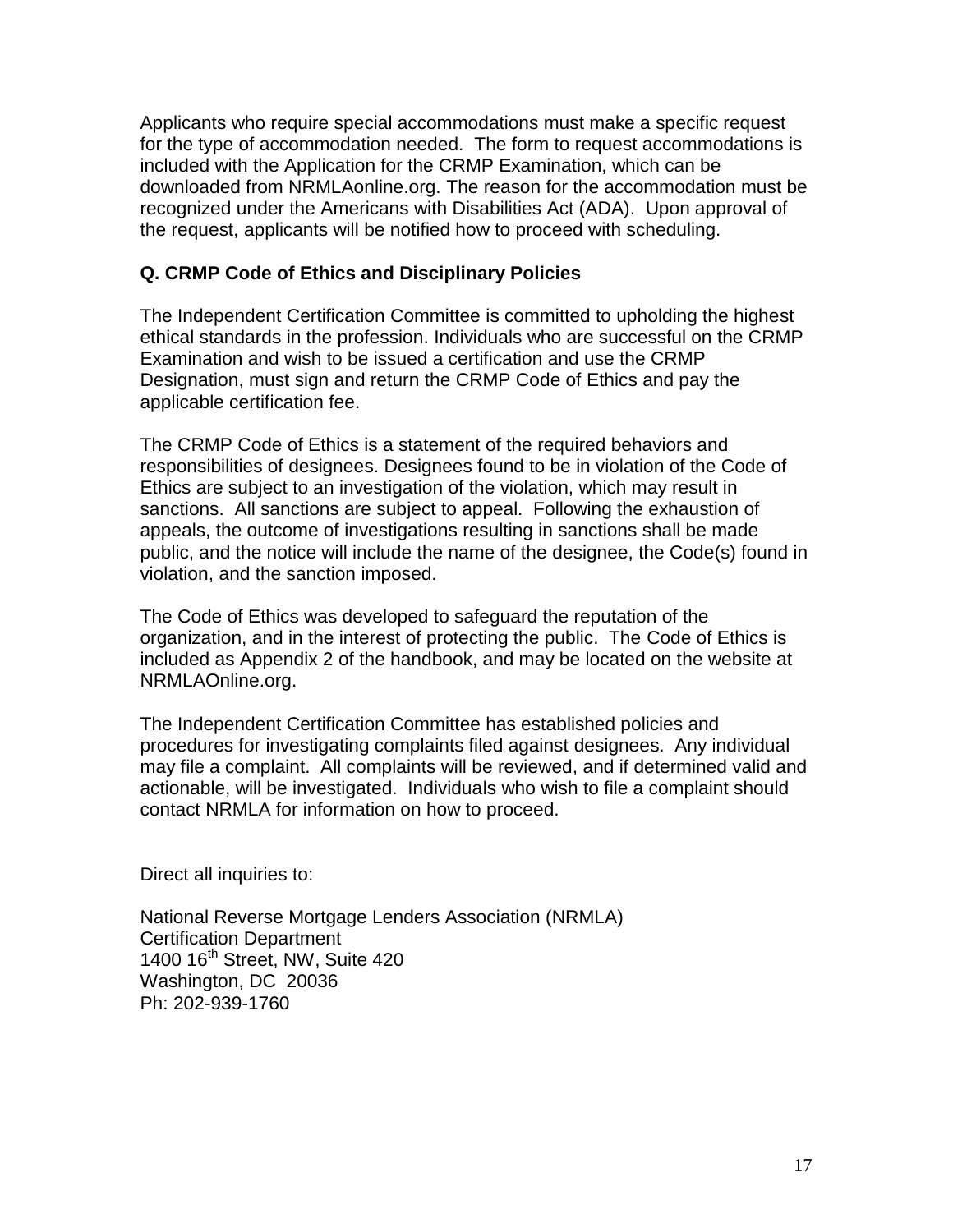# **R. Language the Exam is Given In**

The CRMP certification examination is given in English only. Translation dictionaries and/or other translation aids are not permitted. All program materials are provided in English.

### **S. Training and Exam Prep Materials**

The Independent Certification Committee does not provide training or preparatory materials for the CRMP certification examination, nor does it offer or endorse training programs or preparatory courses. To do so would be a conflict of interest and a deviation from the stated purposes of the Certification Committee.

As a courtesy to individuals interested in obtaining the CRMP, NRMLA has published all the applicable HUD Handbooks, Mortgagee Letters, HECM regulations and articles covering topics covered in the Exam Blueprint on the web site, NRMLAonline.org.

NRMLA and the Independent Certification Committee do not endorse any person, product, resource or service as a means for achieving certification. Applicants are encouraged to plan their own course of study by reviewing the examination blueprint, identifying any areas of weakness, and securing the necessary resources to adequately prepare for the examination.

# **T. Confidentiality and Release of Information**

NRMLA staff will not release any information regarding a candidate's examination application or examination performance to any employer, regulatory agency or any other person or entity that may inquire about such information unless it has obtained written permission from the candidate or designee in question. Volunteers may not disclose any information about a candidate or designee.

NRMLA staff shall maintain an electronic directory of all designees, and is obligated to release upon request, the names and certification status of individuals who have successfully completed the certification process.

### **U. Statement of Non-Discrimination**

The NRMLA Certification Committee does not discriminate among applicants, applicants or designees on the basis on age, sex, race, religion, national origin, or marital status.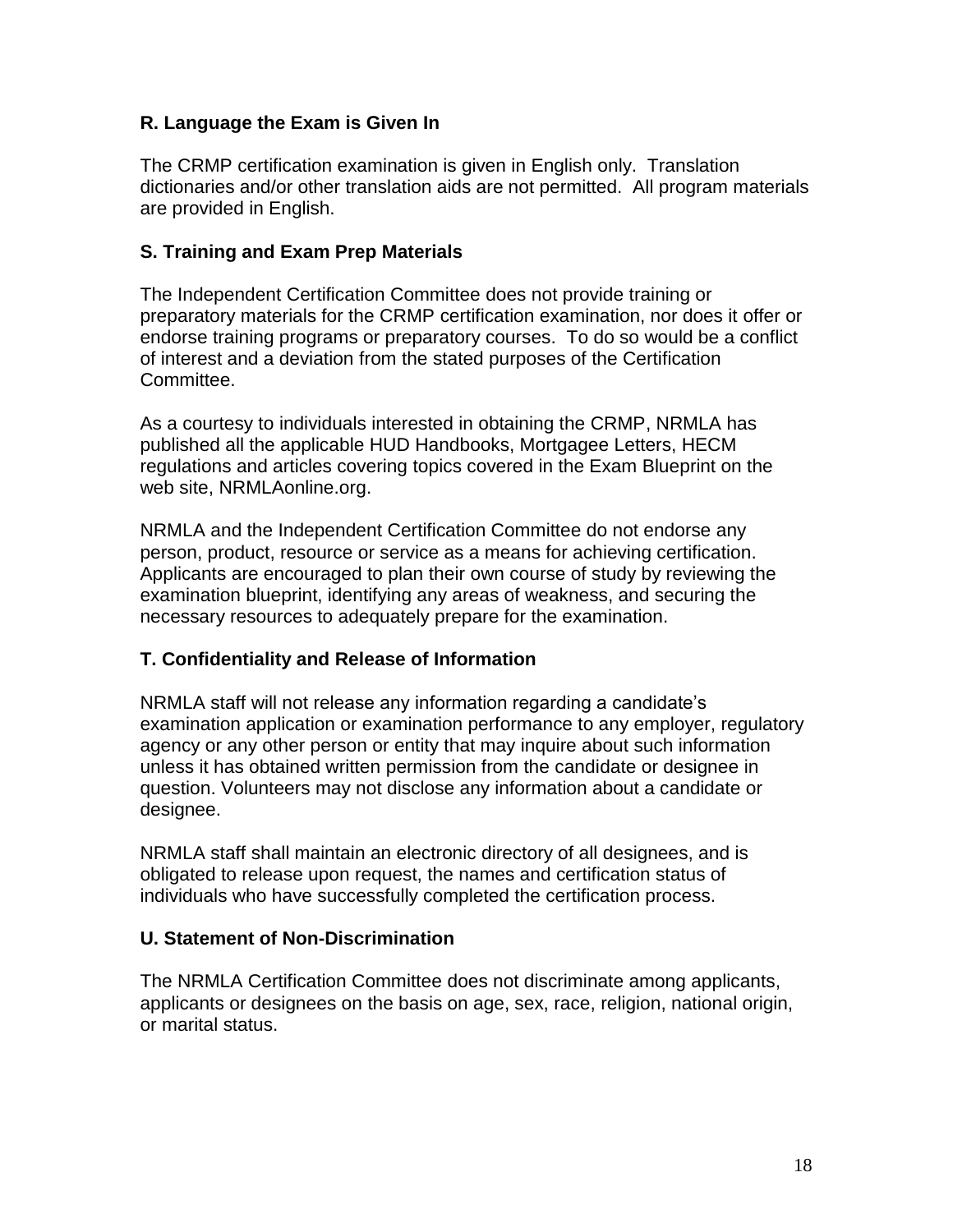#### **V. Recertification**

The CRMP certification is awarded for a period of three (3) years. However, the CRMP certification must be renewed every year to ensure the continued competence and currency of Certified Reverse Mortgage Professionals. Failure to become recertified will result in removal of the CRMP credential.

Designees will receive an invoice from NRMLA 60 days prior to the anniversary date that appears on their CRMP Certificate. Designees will submit their annual recertification fee (\$175) and a signed Consent Statement certifying that they are still properly licensed and adhering to the CRMP Code of Ethics.

Continuing education credits will be submitted separately. NRMLA has developed a form that CRMPs can use to self-report credits that they earn throughout the calendar year. The form should be submitted to NRMLA on January 10 of each year as evidence that CRMPs met their continuing education requirements. NRMLA will email the form to all CRMPs at the beginning of the year, or it can be downloaded anytime from NRMLAonline.org.

There is no pro-rating of CE credits in a renewal year; the 12 CE credits required in a renewal year would be reported, as usual, by January 10 of the following year.

Designees are required to take two (2) CE Credits related to regulatory requirements and regulatory updates on an annual basis.

Designees must complete two (2) hours of ethics training within the three years prior to the renewal of their designation.

Designees must complete one (1) hour of continuing education coursework related to the detection, prevention and reporting of elder abuse within the three years prior to the renewal of their designation.

If a designee does not pay the recertification fee on time, there is a 30-day grace period, during which the individual may submit payment. If payment is received after the grace period expires, but before the next recertification due date, a "re-instatement fee" of \$50 will be charged to the designee.

For further information on recertification, please visit the NRMLA website at www.nrmlaonline.org where you may download the Recertification Handbook. Designees are encouraged to become familiar with the recertification requirements, which are a combination of continued work experience and professional development based on the concept of continued competence.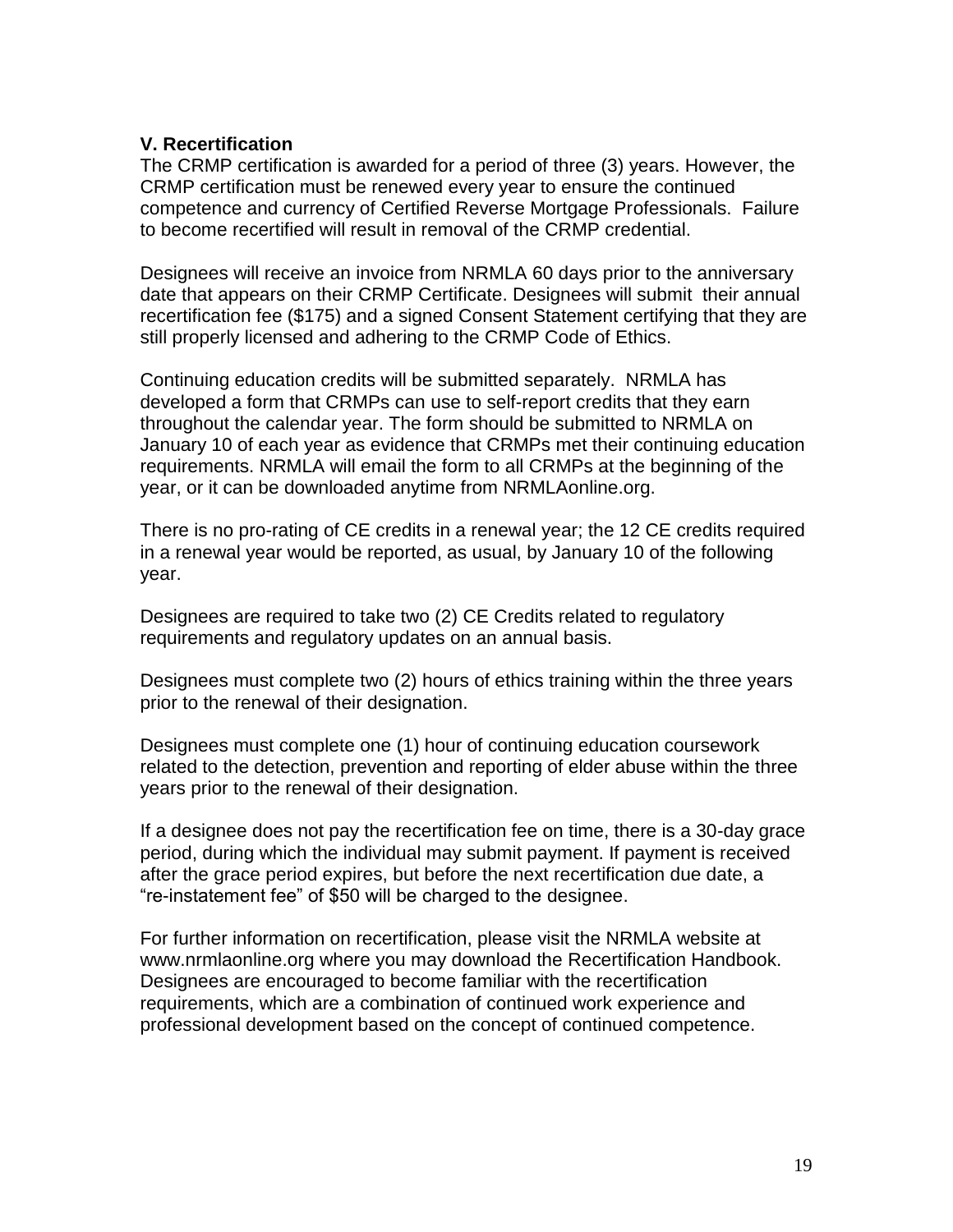# **W. Trademarks and Copyrights**

The "Certified Reverse Mortgage Professional" and "CRMP" designations are the property of the Independent Certification Committee and NRMLA. Individuals who earn the CRMP credential may use the designation as long as the certification has not expired, been suspended, revoked or voluntarily relinquished.

The certificate is the property of the Independent Certification Committee and must be returned to NRMLA upon request. Examination materials and publications are copyrighted and protected under U.S. law. NRMLA aggressively enforces the appropriate use of its property, and unauthorized use may result in sanctions or other penalties.

# III. **Preparation for the Examination**

# **A. CRMP Examination Blueprint**

To prepare for the CRMP examination, a candidate is strongly encouraged to review the examination blueprint contained in the Candidate Handbook as Appendix 1, or on the NRMLA website at NRMLAOnline.org. The blueprint contains the major content areas on the exam, and the percentage of the exam each content area represents. Use the blueprint to guide you in identifying any content areas you need extra time and resources to prepare for, and ask yourself these questions.

- Which content areas represent the greatest number of test questions?
- How much time do you need to focus on these areas to prepare for the exam, versus other areas?
- How do your current knowledge and skills compare to the content areas of the exam? Are you strong in some, but weak on others?
- How much training or work have you done in the areas on the exam?

Your analysis of the content outline and your answers to the questions above will help you determine where you need to spend your study time.

# **B. Testing Tips**

On the day of the exam:

• Plan to arrive at the exam site at least 15 minutes prior to your appointment. If you have considerable distance to travel, consider arriving the night before.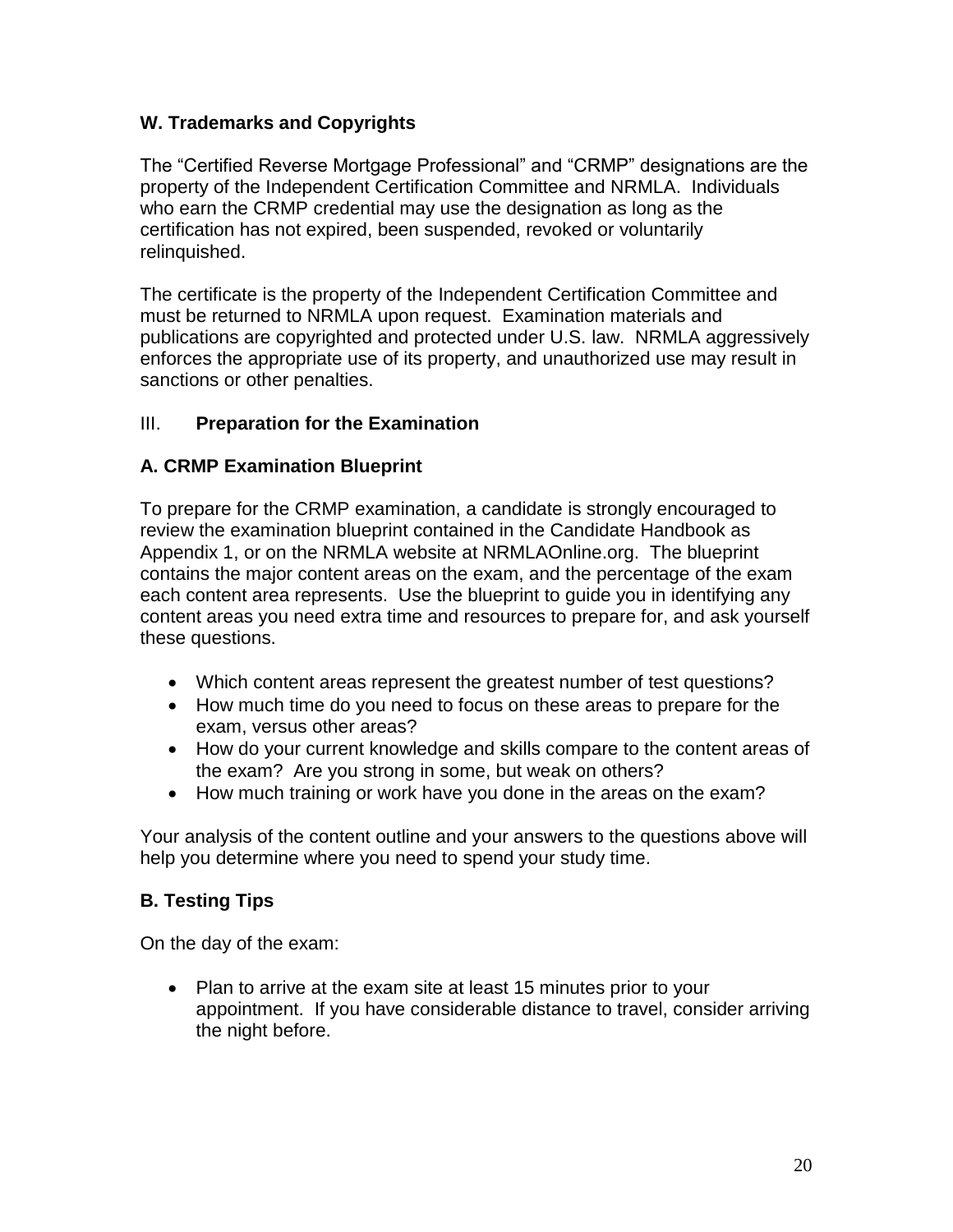- Get a good night's rest the night before.
- Eat a well-balanced meal prior to reporting to the exam site. Avoid excessive stimulants such as caffeine.
- Read and follow the instructions carefully. Ask the Proctor for clarification if you are not sure about the instructions. Remember, the Proctors will not answer questions related to exam content.
- Pace yourself by periodically checking your progress. This will allow you to make any adjustments in time. Remember, only the questions you answer correctly are scored.

There are no penalties for answering a question incorrectly, so answer as many questions as you can. If you are unsure of a response, eliminate as many options as possible, and choose an option from those that remain.

- You may go back to review any items at any time.
- Pay attention to reminders of the time you have left to finish the exam.

### IV. **Policies and Procedures**

The following policies of the Independent Certification Committee are those that guide the awarding of the CRMP certification, the rights and duties of applicants and designees, due process, and the development and administration of a credible certification examination and program. These policies guide the decisions associated with the certification.

The information provided in the Candidate Handbook contains abbreviations of several policies related to the CRMP certification. The policies you need to be aware of are included below. Please read these policies in their entirety, as several policies become applicable after you earn the certification. Several of the policies related to the application process will assist you in completing the application correctly.

Note: in submitting your application, you will acknowledge that you have read and agree to comply with the policies.

### **Passing the NRMLA Certification Examination**

The purpose of the NRMLA certification is to establish standards of knowledge and competence in the field of reverse mortgage lending, and to assure the ethical practices of the Certified Reverse Mortgage Professional (CRMP).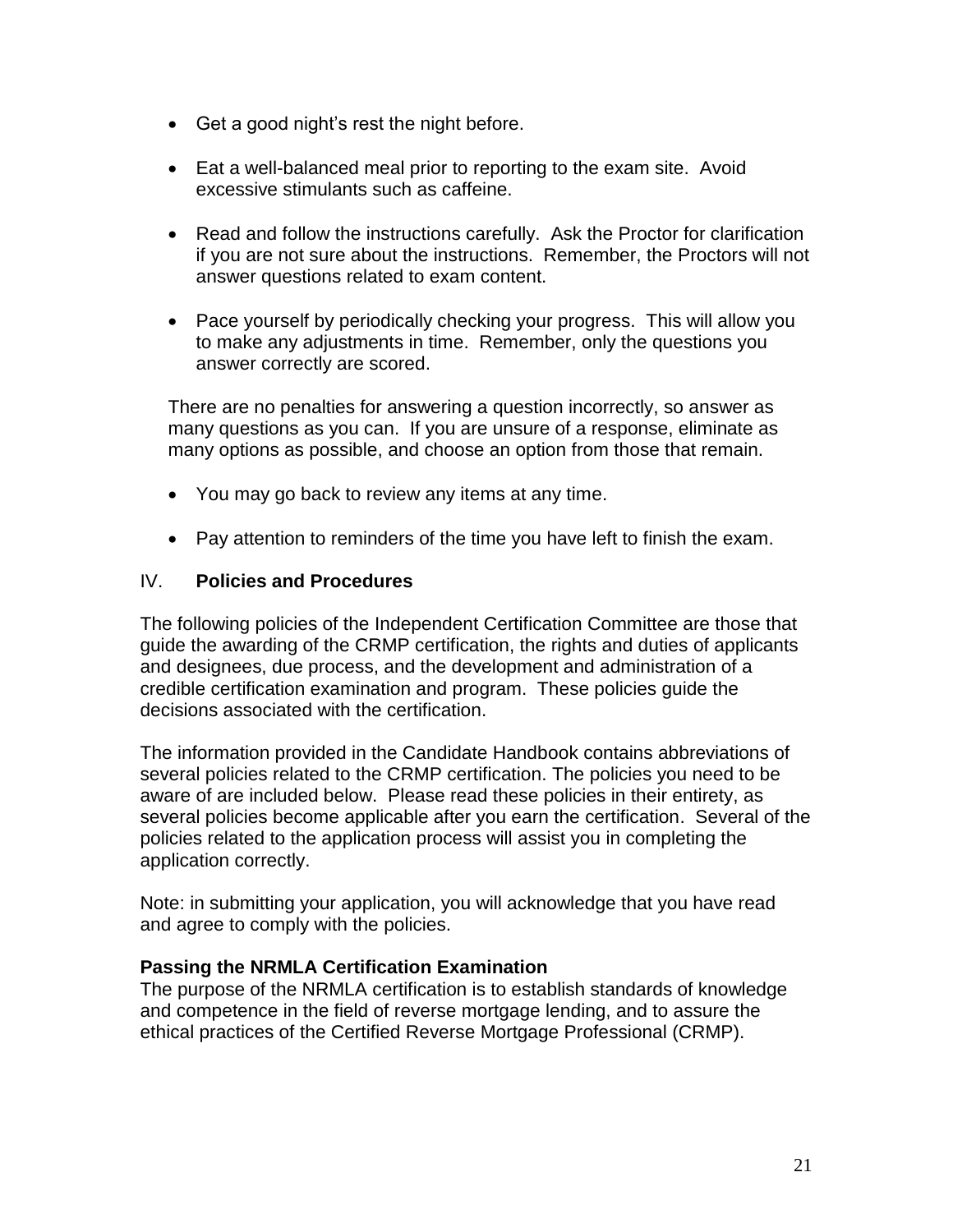Only applicants who are successful in passing the written examination for the certification, meet all criteria for certification, and remain in good standing are considered certified.

### **Awarding Certification**

Certification is awarded for a period of three years. Individuals who are successful on the CRMP certification examination who wish to be issued a Certificate and use the CRMP Designation must sign and return the CRMP Code of Ethics and pay the applicable certification fee in order to be Certified. Passing the examination does not assure awarding certification.

The candidate must first pass a background check. Copies of the signed Code and a record of payment of the certification fee are maintained in a secure cabinet in an individual file folder in a secure location. The Independent Certification Committee has the sole responsibility for making all certification decisions.

In circumstances in which certification is denied, suspended or revoked, an appeal of the decision may be filed with the Appeals Committee in accordance with the appeals process.

# **Submitting the Application for the CRMP Examination**

Applications for the CRMP certification may be submitted by email, fax, mail or courier. If the application is submitted by email or fax, a hard copy version must be send to NRMLA by mail or courier service. Payment in the form of a check or credit card must accompany the application. Applications must be signed in order to be accepted and processed.

All data captured is stored in a secure manner in the certification data base with access restricted to authorized certification personnel. All hard copy applications are stored in a secure cabinet in a secure location.

# **Rejecting Applications for the CRMP Examination**

Applications that are incomplete, do not meet the eligibility requirements and are not accompanied by the correct payment of fee, will be rejected. Certification staff must notify all applicants of rejection within fifteen business days of receipt of the application. The certification staff will email or mail the candidate notifying the candidate of why the application has been rejected.

A record of the rejected or incomplete application shall be maintained by the Certification Office for a period of one year.

# **Eligibility Criteria**

In order to be considered eligible to take the CRMP certification examination, applicants must demonstrate that they meet current eligibility requirements. The eligibility requirements shall be made available in all public documents.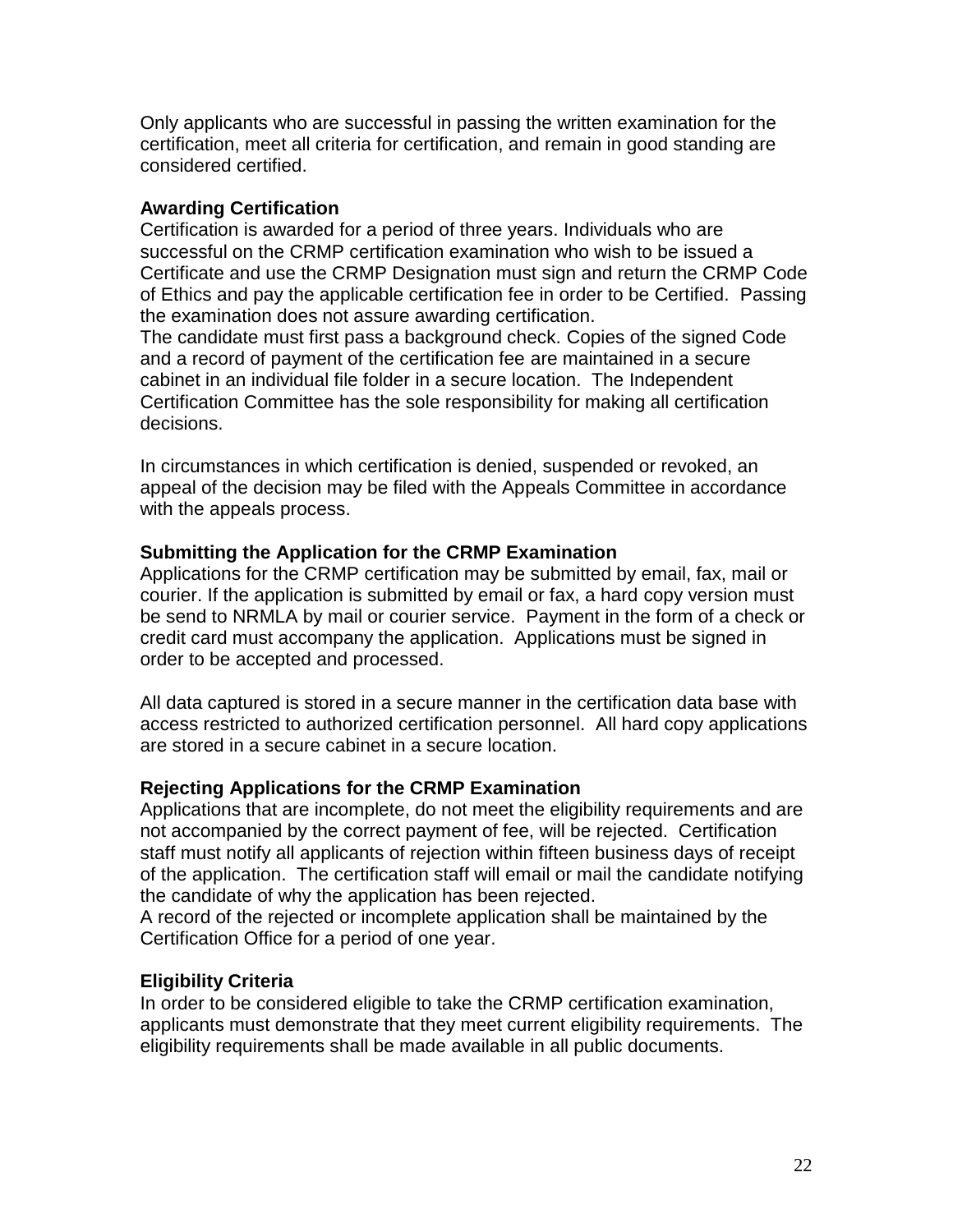#### **Denial of Eligibility**

Any candidate who does not meet the eligibility requirements must be notified that their certification application has been denied within 15 days of review. The reasons for the denial shall be indicated.

#### **Appeal of Denial of Eligibility**

Applicants who are denied eligibility may request reconsideration of the decision of denial by making an Appeal.

Requests for an appeal must be made no later than 30 days after the candidate is denied. Within 60 days of the receipt of the written appeal, the Appeals Subcommittee must conclude its deliberations. All decisions of the Appeals Committee are final.

#### **Development of the CRMP Examination**

The purpose of the CRMP certification examination is to establish standards of knowledge and competence in the field of reverse mortgage lending, and to assure the ethical practices of the Certified Reverse Mortgage Professional (CRMP). The CRMP certification examination is designed to measure the knowledge and competence of reverse mortgage lenders. The blueprint of the written examination shall be derived from accepted industry psychometric standards in examination development.

In its development and maintenance of the CRMP certification examination, the Certification Committee shall work with experts in test development and measurement to ensure the development and administration of valid and legally defensible examinations. The CRMP certification shall be validated through a job task analysis at an approximately five year interval, or as circumstances may warrant. Performance statistics shall be conducted at regular intervals and in an ongoing manner to ensure the consistent administration of fair, valid and reliable examinations is occurring.

#### **Examination Administration**

The administration of the CRMP certification examination shall follow accepted industry standards in order to ensure fair and consistent administrations. The Certification Committee may contract the administration of the examination to a testing vendor.

#### **Registering for the CRMP Examination**

To register for the examination, applicants must first be authorized by the NRMLA certification staff. Applicants are required to follow all registration requirements.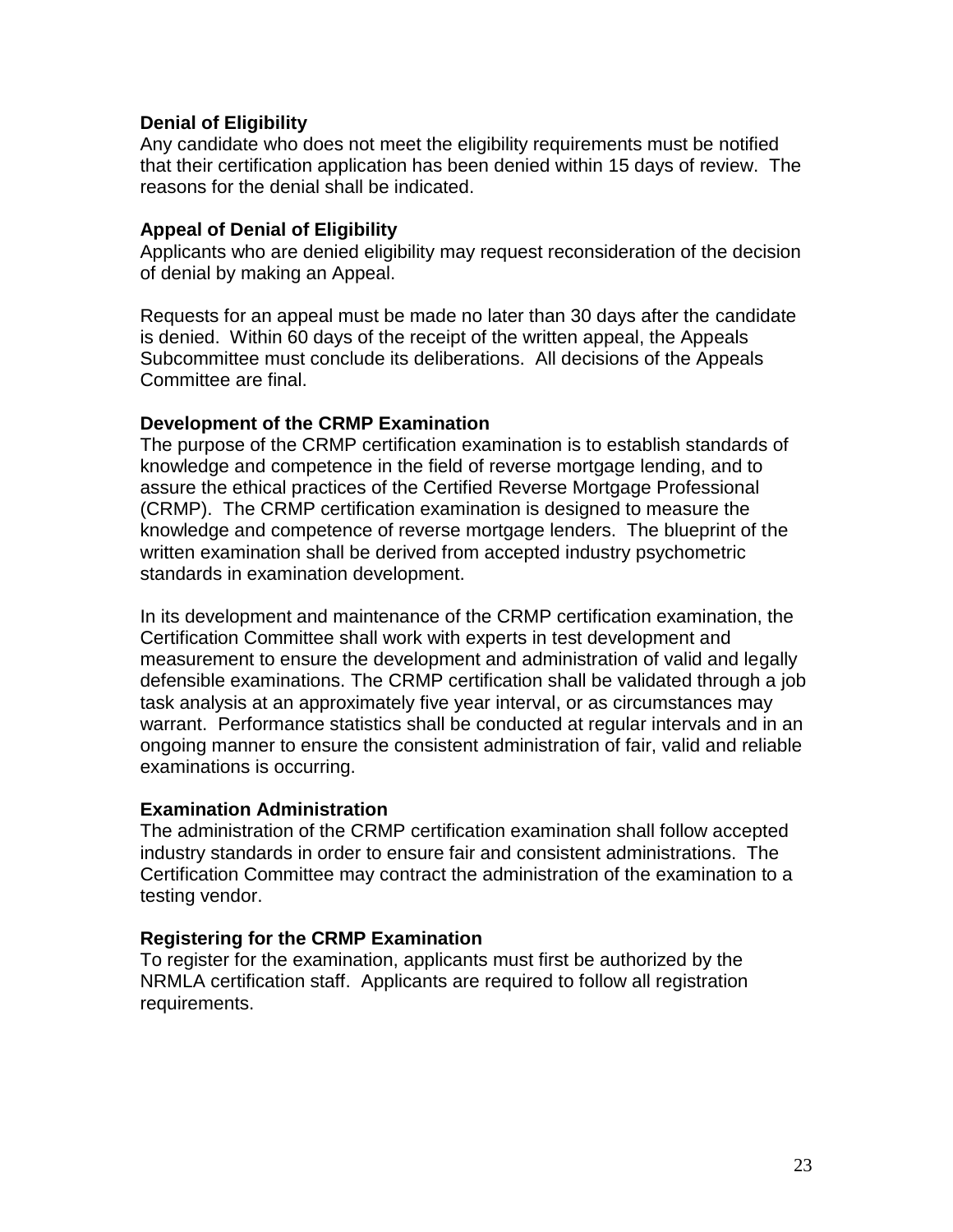### **Authorization to Test**

Only applicants who are authorized to test may take the CRMP certification. In order to be authorized, the application for the certification examination must be approved for eligibility. Upon approval, an eligibility acceptance letter is emailed to applicants within 15 business days. The letter will contain proof of acceptance, a unique candidate ID number, contact information to schedule the testing appointment, and additional information regarding the examination such as candidate identification requirements.

#### **Candidate Identification**

Applicants must check in using one form of government-issued photo ID with signature (driver's license, government-issued photo ID or passport). The name on the ID must match exactly the name submitted on the application.

#### **Granting Requests for Extensions**

In certain limited circumstances, applicants may be provided extensions to examination scheduling deadlines.

Such requests must be made in writing to the Director of Certification who shall consider such requests on a case by case basis and on the merits of the request. Reasons to request extensions are published in the Candidate Handbook.

#### **Test Administration Monitoring**

The administration of the examination shall be monitored for quality assurance purposes.

### **Cheating**

The Certification Committee maintains strict policies to safeguard the security of the examination. Any individual who removes, or attempts to remove, examination materials from the testing site, including memorizing examination questions, is subject to prosecution in addition to sanctions by the Certification Committee. These sanctions may include removal of certification and restrictions on future access to the certification examination.

#### **Language of the Examination**

The CRMP certification examination is given in English. The use of translations aids during the examination is not permitted.

#### **Passing the Written Examination**

Only applicants who are successful on the written examination are eligible to be awarded CRMP certification status.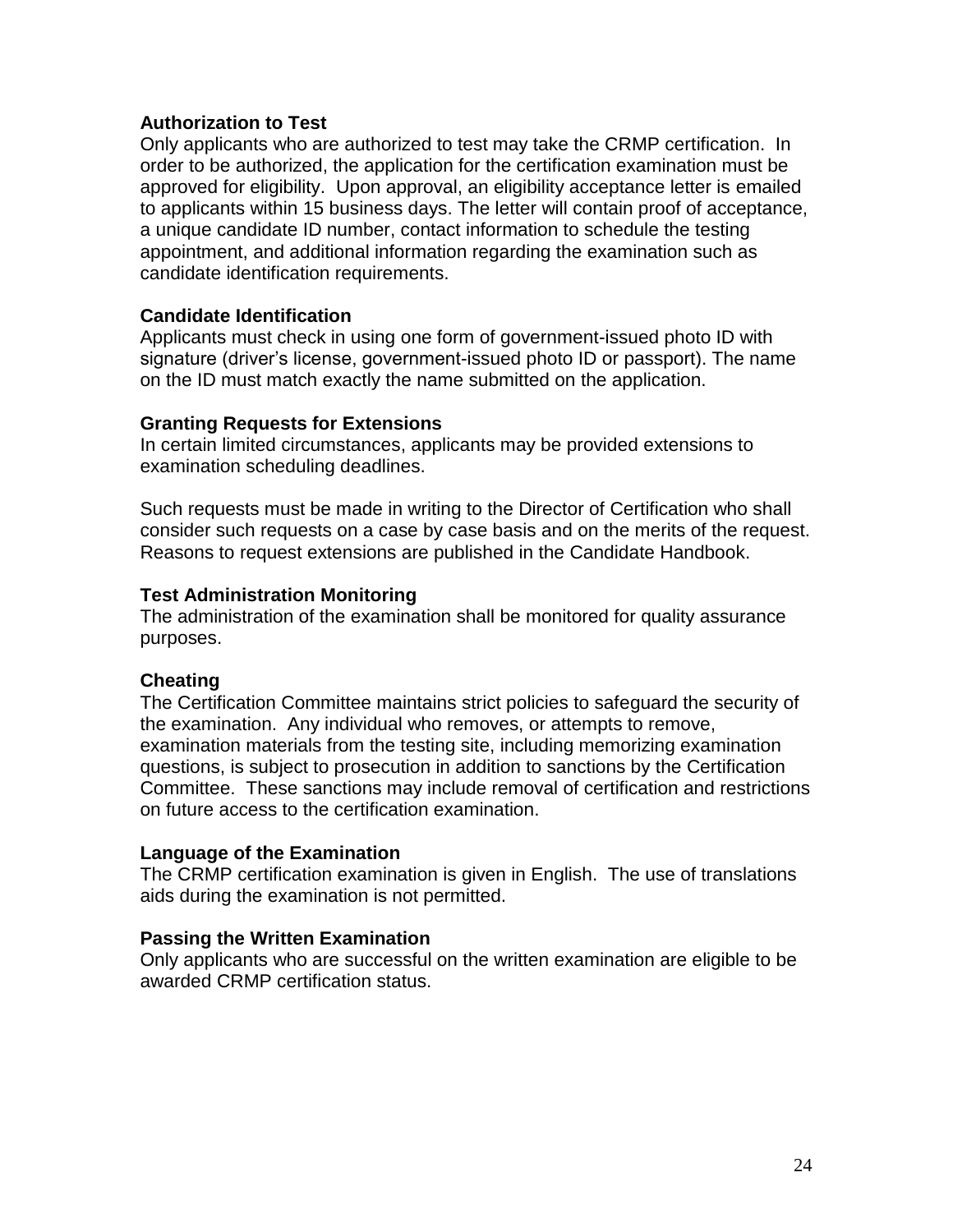### **Failing the Examination**

Applicants who fail the CRMP certification examination may retake the examination two additional times with a six month waiting period between attempts. Applicants must pay appropriate retake fees (\$195 each time), and must continue to meet the eligibility criteria.

Applicants who do not pass the examination after three attempts must wait a period of one year before testing again, and must apply as a new candidate, pay all required fees, meet the current eligibility requirements, and complete course work recommended by NRMLA.

Any candidate can appeal their test score. Requests for an appeal must be made no later than 30 days after the test date. Within 60 days of the receipt of the written appeal, the Appeals Committee must conclude its deliberations.

#### **Comments on the Exam**

Applicants who wish to comment on an examination question may do so at the end of the exam by completing the Candidate Comment Form. The Candidate Comment Form must be submitted to the Test Administrator. The candidate may also submit comments to NRMLA within 5 calendar days of taking the exam. Comments should be address to the Certification Department within NRMLA.

#### **Invalidating Scores**

The Independent Certification Committee is concerned with reporting only valid scores. On rare occasions, circumstances may invalidate exam scores. The Certification Committee reserves the right to cancel or withhold exam scores if there is any reason to question their validity. The Certification Committee may cancel or invalidate exam results if, upon investigation, violations of Certification Committee policies have been committed.

Doubts may be raised about the validity of applicants' scores because of suspected misconduct; in such circumstances, applicants shall cooperate in the investigation of their scores. Such applicants will be notified of procedures to ensure fair treatment. Some scores may be rendered invalid due to circumstances beyond applicants' control, such as faulty exam materials or mistiming. In this event, retesting will be arranged.

#### **Issuing Certificates**

Certificates are issued by the certification staff to individuals who pass the certification examination, agree to abide by and uphold the Code of Ethics, and pay the applicable certification fee. Certificates are issued within thirty days of receipt the signed Code of Ethics and fee.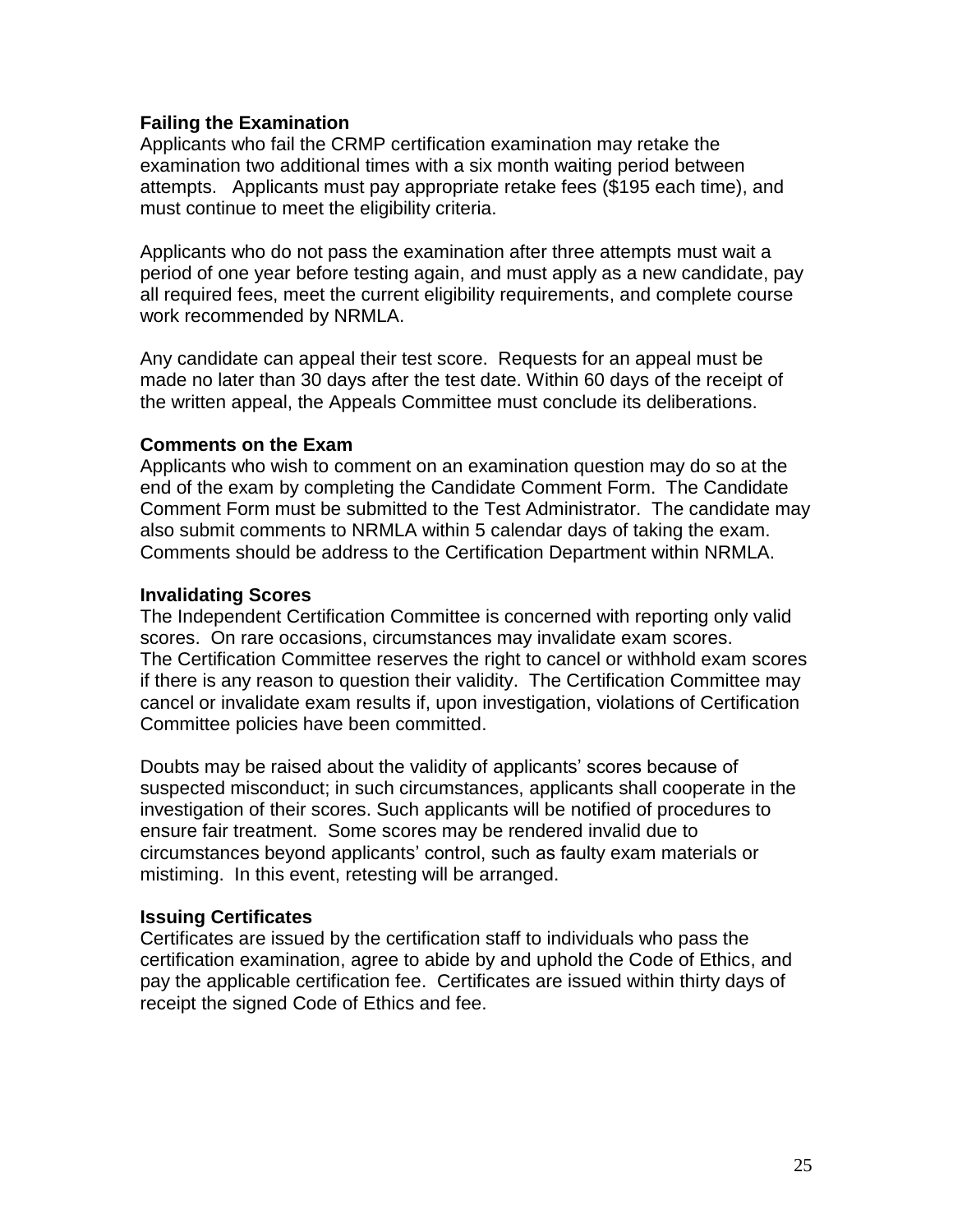#### **Special Accommodations**

The Independent Certification Committee complies with the Americans with Disabilities Act (ADA) and will ensure no individual is deprived of the opportunity to take the certification examination solely by reason of a disability as defined under the ADA. The form to request accommodations is included with the Application for the CRMP Examination, which can be downloaded from NRMLAonline.org.

#### **Appeal of Denial of Request for Special Accommodations**

Applicants who are denied their request for Special Accommodations may file an appeal with the Appeals Committee in accordance with the policies of the Certification Committee. The decision of the Appeals Committee is final.

#### **Enforcement of the Code of Ethics**

The Certification Committee shall establish and enforce a Code of Ethics applicable to all certified individuals. Designees must agree to uphold and abide by the Code of Ethics as a condition of earning and maintaining CRMP certification, using the designation and being awarded a Certificate.

#### **Filing a Complaint**

Any individual may file a complaint against a certified reverse mortgage professional. Only complaints that follow the published procedures of the Certification Committee will be considered.

### **Disciplinary Procedures**

In prosecuting its mission of establishing a credible certification program which ensures high standards of ethical and professional practice in the reverse mortgage lenders industry, the Certification Committee shall establish and implement a Code of Ethics. The Certification Committee requires its designees to remain in good standing with the organization by complying with the tenets of the Code. As such, the Certification Committee reserves the right to sanction designees found to be in violation of the Code of Ethics, following the investigation of such complaints in accordance with its published procedures. The Certification Committee shall make available upon request and shall publish in the Certification Directory all decisions resulting in sanctions which shall include the name, certification, code violated and sanction imposed.

#### **Due Process**

The Certification Committee respects and upholds the right of its designees to due process in circumstances in which a negative or adverse decision is made on the standing and status of the designee. Due process shall apply in instances affecting an individual's ability to earn and maintain CRMP certification status.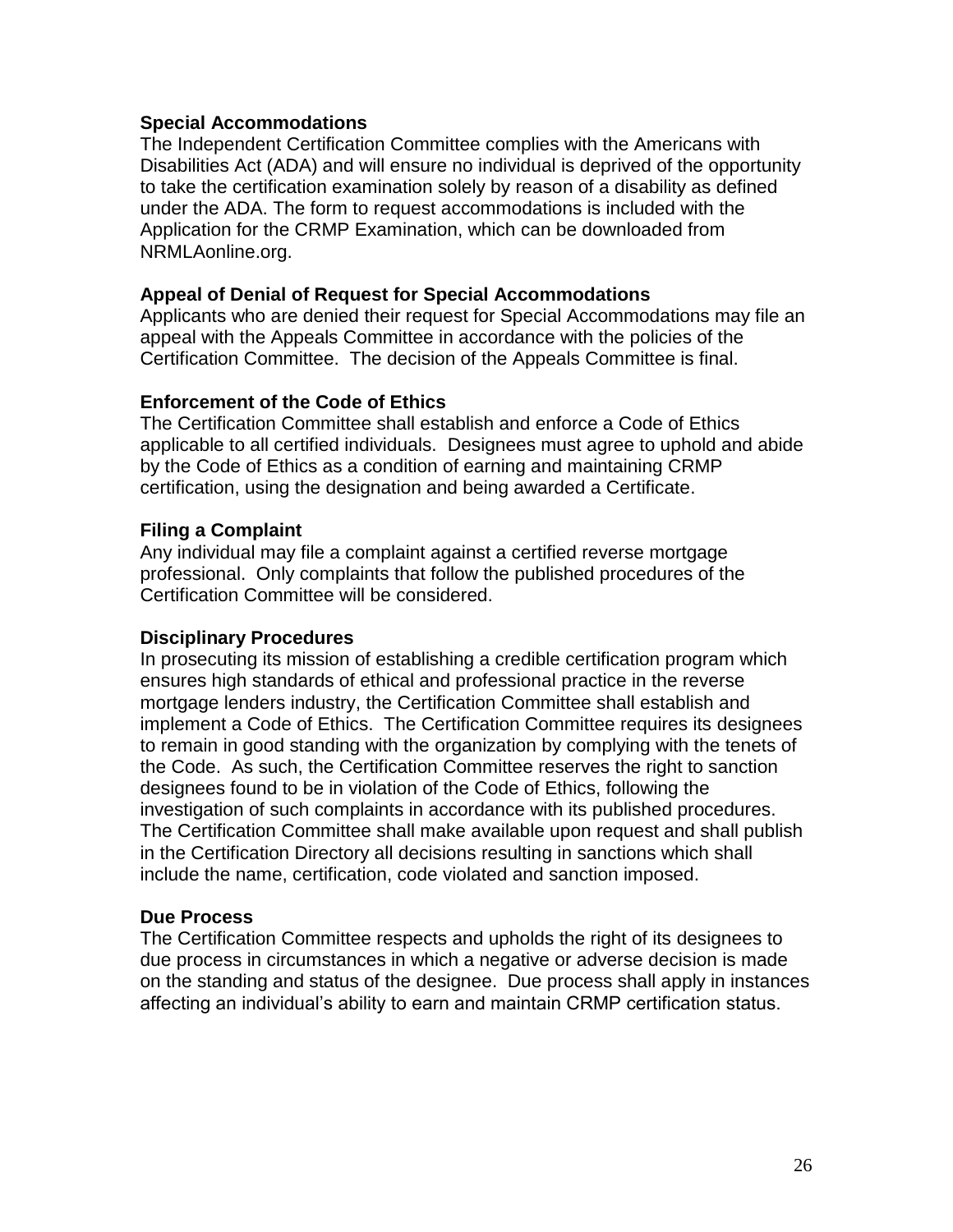#### **Other Recertification Requirements**

Other recertification requirements for the CRMP credential include remaining actively employed in the reverse mortgage industry, remaining current with changes in regulations and laws, and completing the requirements for continued competence during the three year certification cycle. Designees must agree to continue to abide by and uphold the Code of Ethics and the policies of the Certification Committee, which includes continued appropriate and authorized use of the certificate, logo, and marks. Designees must pay the current recertification fee.

Recertification requirements are based upon the philosophy of continued competence, and as such, designees must meet the recertification requirements as determined and defined by the Certification Committee.

#### **Issuing Certificates**

A certificate with the dates of renewal are issued to designees upon successful completion of all recertification requirements.

#### **Certificates**

The initial certificate is issued to designees with payment of the Certification Fee. Designees requesting a duplicate certificate, or who request a new certificate due to name change, will be charged an administrative fee of \$25.

#### **Refunds**

Refunds are granted only for accepted circumstances for emergency cancellations or withdrawals from the examination process. Refunds are granted at the discretion of the Certification Office. Refunds are not granted to applicants who forfeit or fail the examination.

#### **Rescheduling an Examination**

A candidate who is unable to sit for a scheduled exam must contact Pearson VUE no later than 24 hours before the scheduled start of the exam to cancel his or her appointment. The candidate can then reschedule when convenient, with no less than 24 hours' notice.

#### **Emergency Cancellations or Withdrawals**

The Certification Committee publishes the circumstances which are considered grounds for an emergency cancellation or withdrawal of an examination. These circumstances include: 1) Candidate illness; 2) Family death; 3) Jury duty; 4) Military duty; or 5) State of emergency.

Applicants who experience an acceptable emergency situation must request cancellation or withdrawal from the examination in writing and include supporting documentation of the circumstances. Acceptable grounds for emergency cancellations or withdrawals are included in the Candidate Handbook and on the **Website**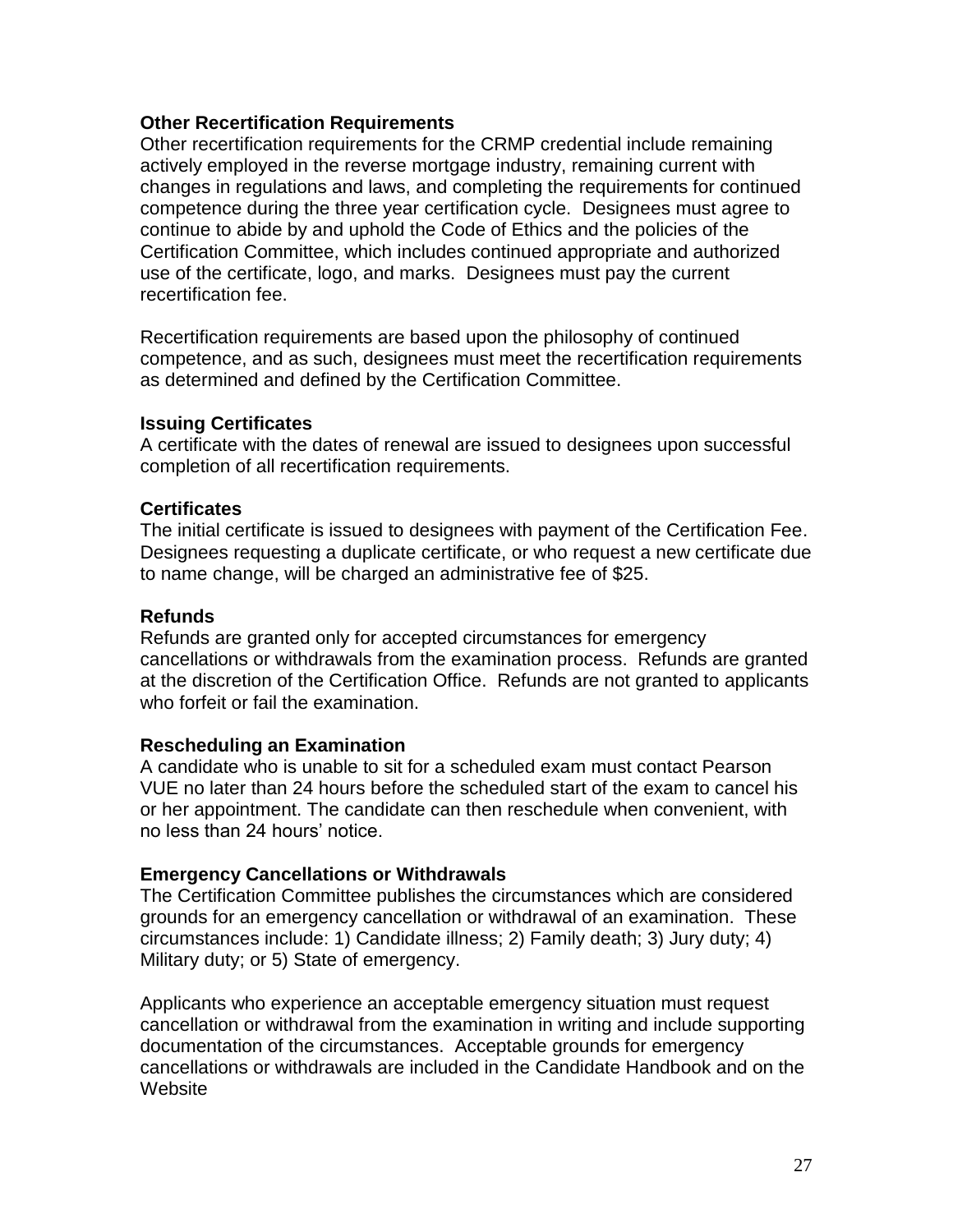### **Confidentiality**

Information regarding the status of a candidate will only be discussed with that person or their legal representative.

The certification staff may release information regarding a candidate's performance on the certification examination to an employer or entity only with written permission from the candidate.

The certification staff shall release upon request the name and certification status of designees who have successfully completed the CRMP certification examination.

### **Position on Training and Education**

The Independent Certification Committee does not require applicants for the CRMP certification to take prescribed training or education programs from any company or organization.

The Independent Certification Committee does not recommend or endorse any training or education programs as preparation for the certification examination, nor does it accredit or endorse any source of education as a guarantee of success on the CRMP certification examination.

### **Auditing Applications**

The certification staff is required to audit 5% of all applications for the CRMP certification examination and for recertification.

### **Authorized and Appropriate use of the CRMP designation**

The Certification Committee encourages the authorized use of the logo and marks. Designees who wish to use the CRMP designation may do so in the following manner:

John Doe, CRMP John Doe, Certified Reverse Mortgage Professional

Designees are permitted to use the CRMP designation in the above manner, on business cards, letterhead, within written guidelines. Authorized use requirements of the CRMP designations shall be sent to newly certified individuals with the certificate. Inactive designees may not use the designation after their name and must return their certificate until they become active.